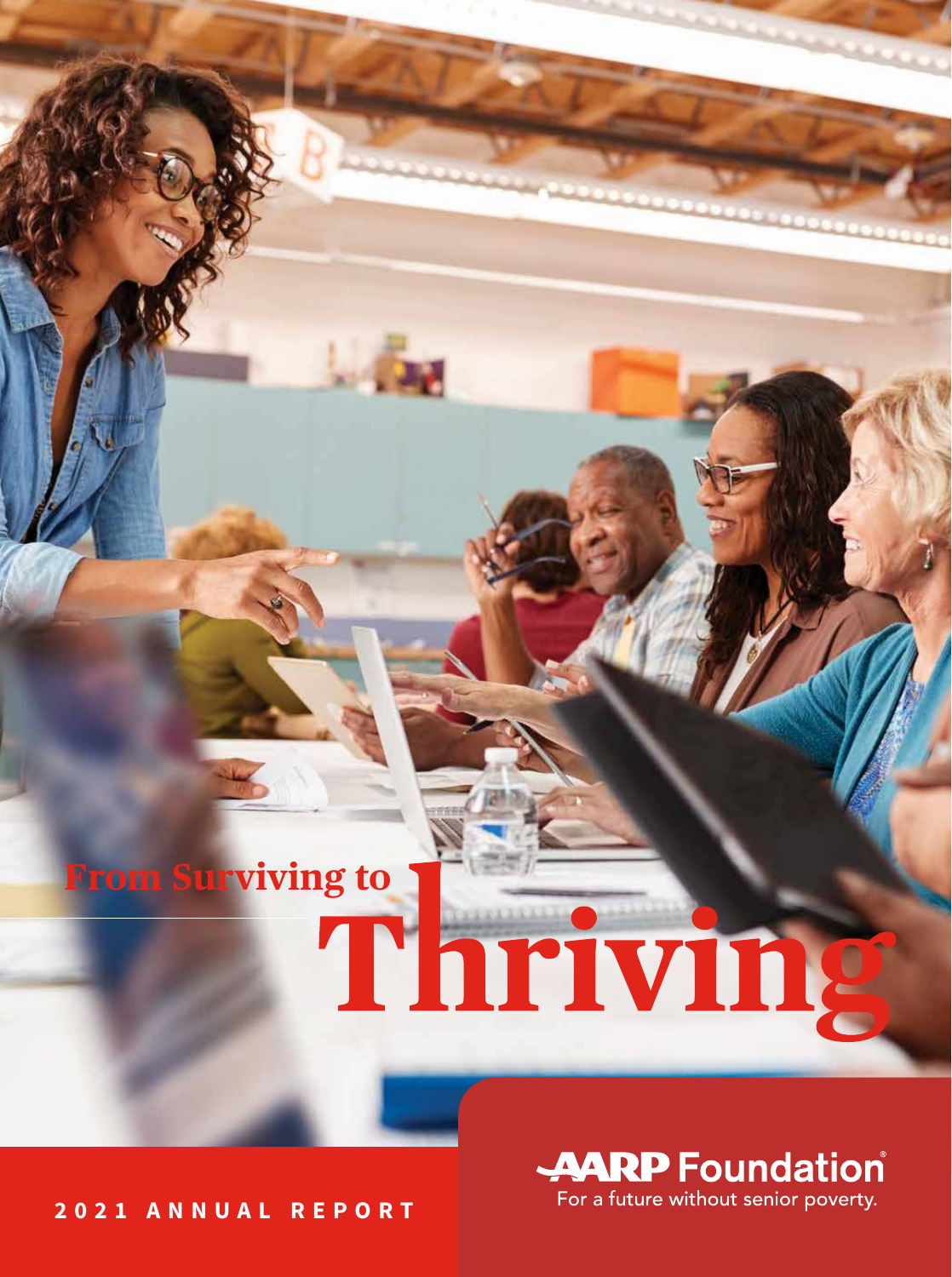#### **Dear Friends,**

As AARP Foundation celebrated its 60th anniversary in 2021, we redoubled our commitment to create a more equitable, prosperous, and hopeful future for vulnerable older adults.

To achieve that goal, we adopted a new, six-year strategic plan to put more money in the pockets of older adults living with low income and to increase equitable outcomes for populations who have experienced systemic racism and discrimination. To help them not just survive but thrive.

By all accounts, we succeeded — generating almost half a billion dollars for vulnerable older adults last year.

Producing that amount of money for older adults in some sense speaks for itself. Yet it is only by considering how those funds transformed the lives of older adults living on the margins that the true scope of the achievement comes into clear focus.

Even during the pandemic's darkest days, AARP Foundation's workforce programs helped older adults gain the skills and confidence to find fulfilling work, earn higher wages, or start their own businesses, bringing dignity, purpose, and joy to their daily lives. They were able to put food on the table because we enabled them to access Supplemental Nutritional Assistance (SNAP) benefits, many for the very first time. We helped them enroll in the Medicare Savings Program, where they received financial assistance to pay their health care premiums and extra help to afford lifesaving prescription drugs. They found relief from crippling student loan debt by using our Student Loan Repayment Tool to enroll in incomedriven repayment plans that count toward student loan forgiveness. AARP Foundation's Tax-Aide and Property Tax-Aide programs put hundreds of millions in refunds and credits into their hands, helping them secure the essentials and remain in their cherished family homes by reducing their costs to do so.

## 66 **We have accomplished great things together.**

AARP Foundation's Experience Corps program helped older adults build strong social connections to their community and give back to the next generation by tutoring students in reading, which improved not only their health but also their ability to live independently longer.

AARP Foundation also worked for long-term, systemic change for older adults often unable to speak up for themselves. Last year, we fought in the Supreme Court to preserve access to quality health care and to bar vulnerable older adults from being dumped from nursing facilities against their will. We also litigated to restore the requirement that the government must impose strict penalties on nursing facilities that expose residents to dangerous conditions.

We have accomplished great things together over the last year. Together. For we could not have done it without you — our generous donors, our committed volunteers, our passionate board, and our hardworking staff. For all that you have done and given to move our mission forward, I am profoundly grateful. Here's to next year — and to the next 60.

With deepest gratitude,

**Lisa Marsh Ryerson PRESIDENT, AARP FOUNDATION**



For all that you have done and given to move our mission forward, I am profoundly grateful.

Lisa Marsh Ryerson AARP Foundation President

## **A Letter From the President**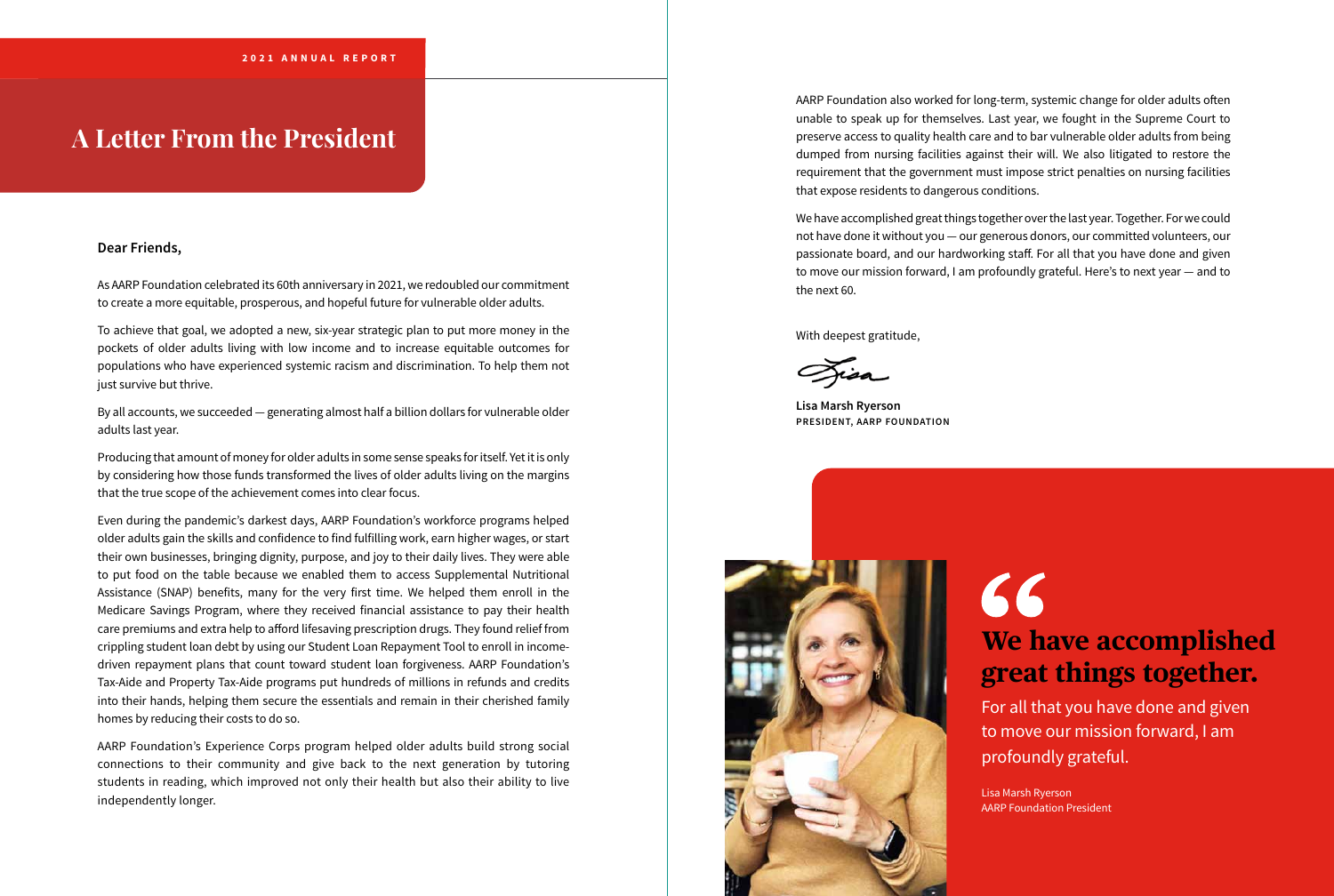## **Inside the Report**

| Goals                                       | 4  |
|---------------------------------------------|----|
| By the Numbers                              | 5  |
| Securing the Essentials                     | 6  |
|                                             |    |
| Donors                                      | 21 |
| Board of Directors and Executive Leadership | 29 |
| <b>Financials</b>                           | 30 |
|                                             |    |

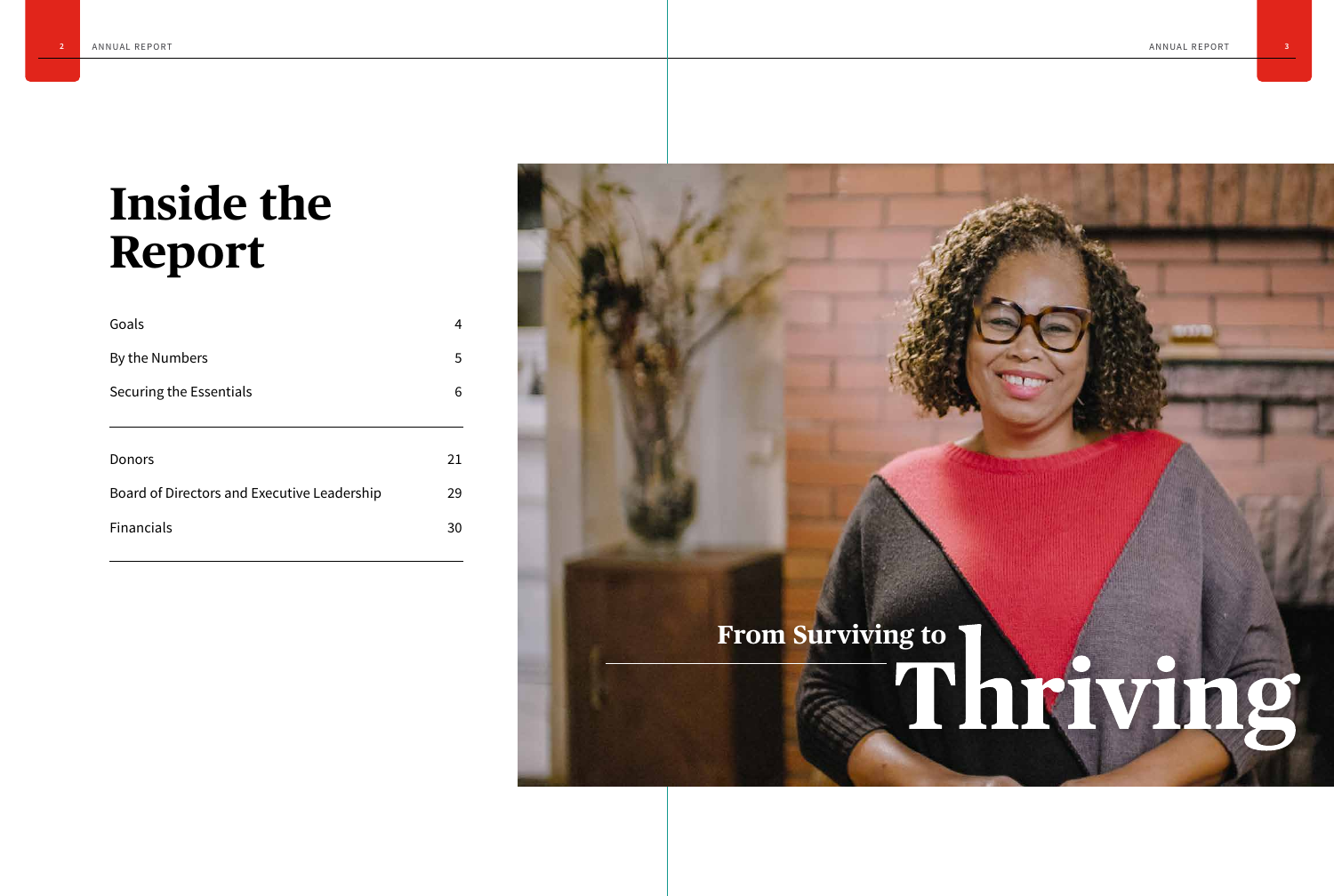## **We're setting our sights through two lenses.**

In 2021, AARP Foundation began an ambitious six-year strategic plan designed to ensure our programs have an even greater impact on the lives of older adults who are struggling just to get by. To meet each of our three main objectives, we set our sights through both an economic and an equity lens, measuring the success of our efforts by the dollars we secure or save for older adults who are living with low income and by achieving our targets in ways that are consistent with the demographic makeup of the populations we aim to serve.

> **Increase income and earnings.** We are focusing on providing job readiness training, skills development opportunities, coaching, and other employment supports.



**Secure benefits.** We are enhancing existing efforts to help older adults with low income take advantage of available benefits, including food assistance, help with student loan debt, and tax credits.





**Secure refunds.** Many taxpayers miss out on credits and deductions they've earned. We are helping them increase those refunds on both their income taxes and their property taxes.





## **Goals**

## Nearly **\$500 million**

in the pockets of older adults living with low income

## Nearly **\$700 million**

in refunds for over 1 million taxpayers served by nearly 26,000 volunteers

More than **415,000** people found resources for social connection, benefits, and more

Nearly **70,000 hours** of tutoring contributed by senior volunteers

## **\$83 million** in benefits for older adults through programs like SNAP and EITC

**\$193 million** contributed by generous donors and sponsors to help seniors in need

**\$11 million** awarded in an age discrimination case

## **\$109 million**

in new income and earnings for older adults

## **Objectives**

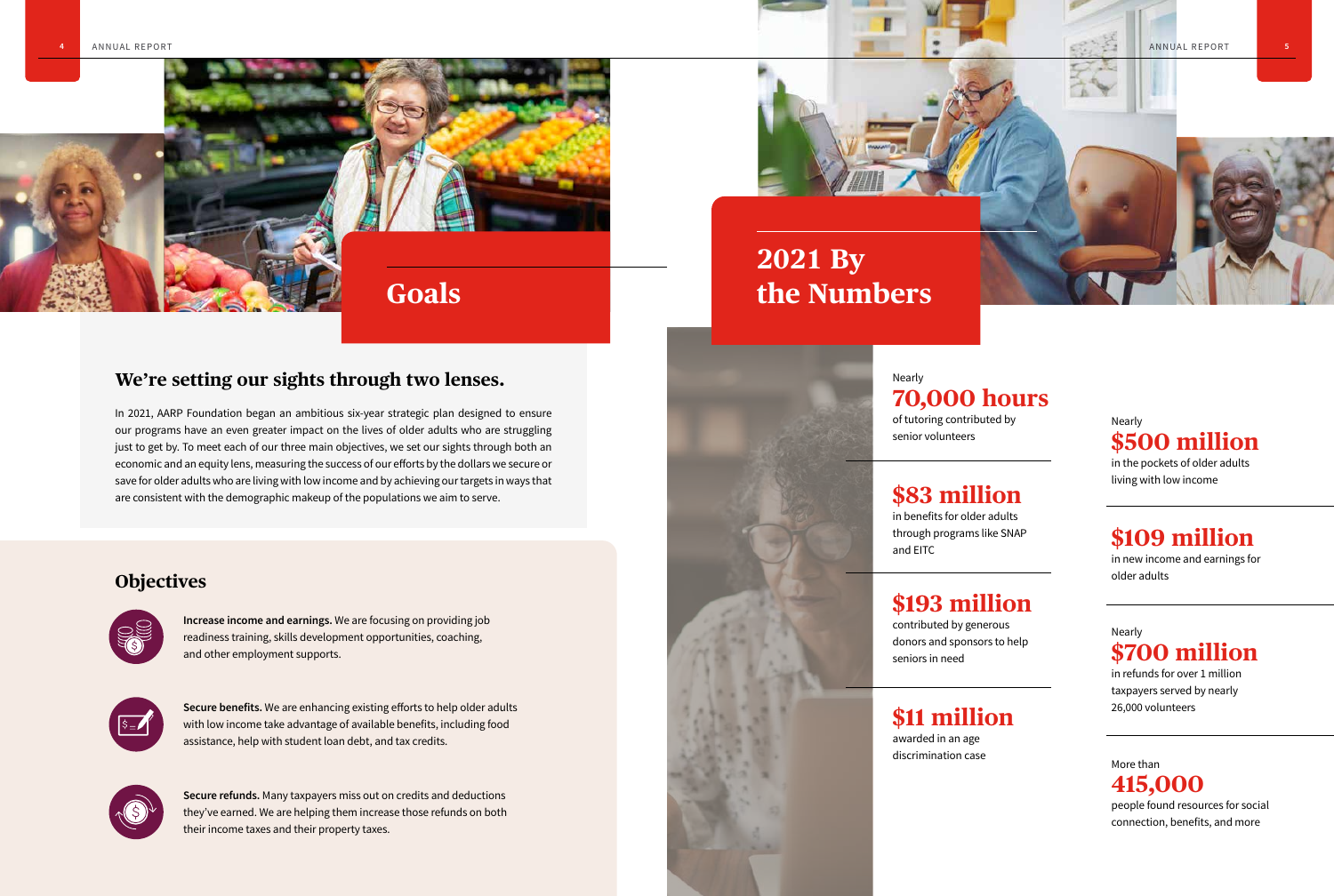





## **When older adults can meet their basic needs, they can look to a more hopeful future.**

Our programs and services make real differences in real lives by helping older adults with low income secure the essentials  $-$  good jobs, eligible benefits, crucial refunds, and sustaining social connections.

#### **RECLAIMING HIS LIFE AND HIS HOPE**

Ken M. was content: six-figure salary, beautiful family, comfortable home. Then came the Great Recession, and Ken lost everything. But thanks to AARP Foundation SCSEP, Ken found a job he loves and rebuilt his self-esteem. Today, he's the assistant produce manager at a local food bank, has his own place, and picks up his kids from school.

## **"I got to prove that I'm still viable. I'm just so grateful for that."**



#### **EVERYTHING OLD IS NEW AGAIN**

Cynthia Fernandez had been in the hospitality industry for 27 years when the pandemic hit and her job was eliminated. She signed up for a virtual BACK TO WORK 50+ workshop and used newfound skills to keep marketing herself. In June of 2021 she applied for a position much like the one she had held for so long. "I just wanted to share the exciting news with you all," she wrote to the BTW50+ team.

## **"I went to interview today and … I GOT THE JOB!!!"**

## **AARP FOUNDATION SCSEP**

#### **The AARP Foundation Senior Community Service Employment Program (SCSEP) remains the best-in-class employment program in the nation.**

For more than half a century, AARP Foundation SCSEP has been generating pathways to high-quality jobs for older adults living with low income. It's the essence of upskilling, helping older adults reenter the workforce through subsidized employment opportunities that fulfill vital community service roles and that typically lead to full-time work. SCSEP staff and participants were among the first in AARP Foundation to move back to in-person service in 2021.

## **BACK TO WORK 50+**

**Through job-search guidance and coaching, BACK TO WORK 50+ has been living up to its name since 2013.**

The competition for jobs can be fierce these days. AARP Foundation's BACK TO WORK 50+ ensures its participants are up to the challenge, equipping them with the tools they need to vie for in-demand jobs. Participants learn how to pitch themselves to prospective employers and benefit from the one-to-one guidance of career coaches. Throughout 2021, the program offered free virtual and in-person workshops, collaborating with trusted local organizations that specialize in working with older job candidates to help them build digital skills and match them with employers.



**\$78 million** in new income generated

**\$14.4 million** in new income for older adults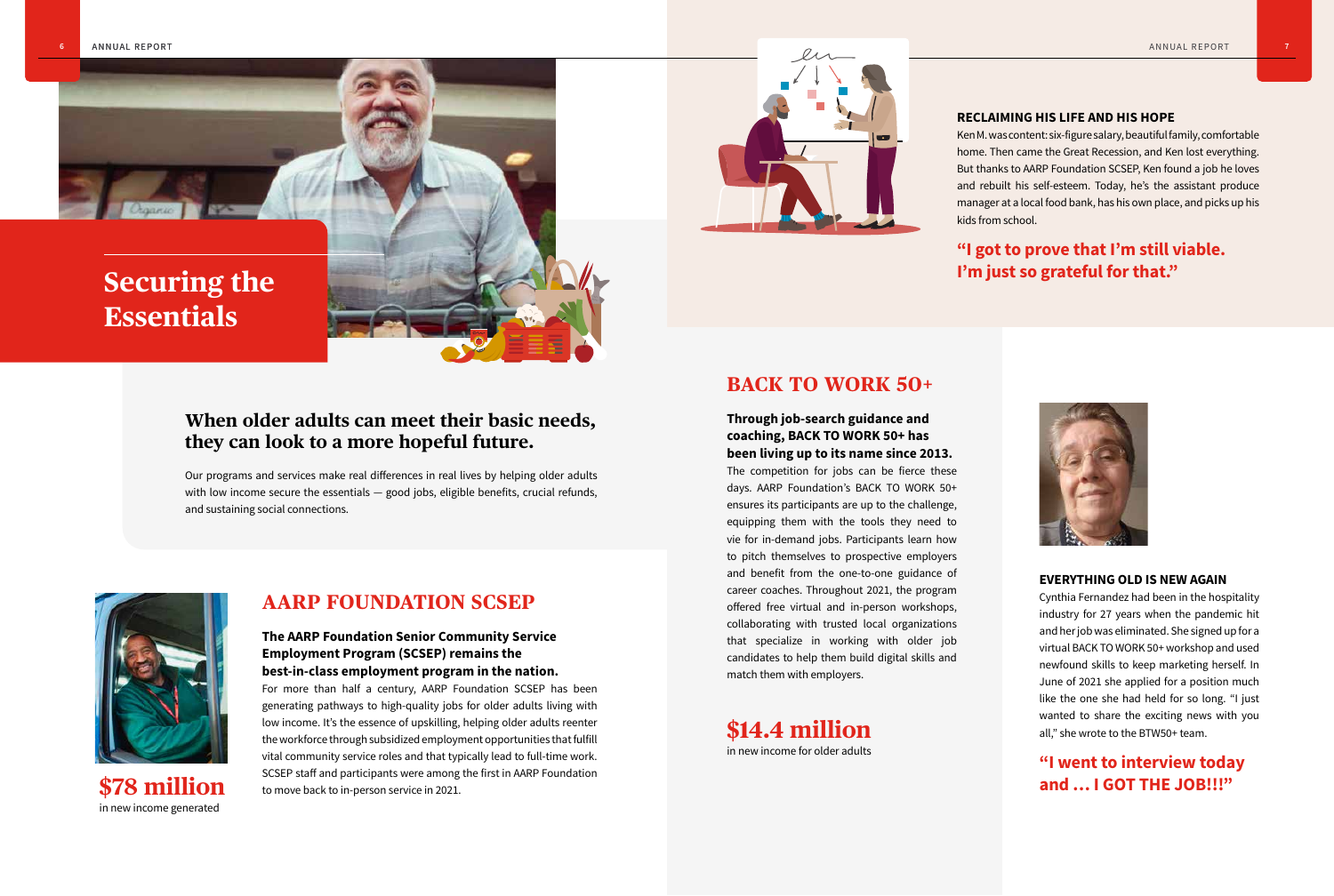## **WORK FOR YOURSELF@50+**

#### **Work for Yourself@50+ provides aspiring older entrepreneurs with all the tools they need to start their own business or join the gig economy.**

Working for yourself doesn't have to mean going it alone. The Work for Yourself@50+ program is that friend indeed for older adults who are exploring options for self-employment, from gig work to starting their own businesses. A series of workshops and a toolkit guide participants through five simple steps, with plenty of coaching and peer support along the way. In its first full year, the online Freelancing Resource Center served thousands of people, and 2021 also saw the introduction of an incubation program to connect aspiring entrepreneurs with experienced mentors to provide real-world guidance on getting started.

**\$118,200** in new income





#### **A GREAT IDEA THAT'S BUILDING STEAM**

In 2015, Andrew Ziccardi developed the Ergo Opener, a small tool that fits over bottle caps and enables people with hand-strength issues to open water bottles with ease. After attending a Work for Yourself@50+ workshop, he learned how to refine his business model and develop a full-fledged business plan. In October 2021, Andrew brought his Ergo Opener to the Sun City Huntley Consumer Showcase, where he sold about 100 openers and gave out 300 more. "It was all seniors and I loved the feedback I received," he says. Today, you can find Andrew's Ergo Opener in drugstores, hardware stores, and even on Amazon!







## **SNAP APPLICATION ASSISTANCE**

**The Supplemental Nutrition Assistance Program (SNAP) is a proven means to improve food security. We're making sure more eligible older adults get this benefit.** The U.S. government provides food assistance for older adults living with low income, but red tape can get in the way. Through grantmaking, AARP Foundation supports nonprofit community organizations that have been given waivers by the USDA to enact the Elderly Simplified Application Project (ESAP). ESAP streamlines the SNAP application process, making it easier for people over 60 with no earned income to receive SNAP benefits so they can afford to buy healthy food. To support the enrollment effort, we launched a new website in 2021 that provides practical, consumer-oriented information, including a "Step-by-Step Guide to Applying for SNAP Benefits" video.

**HELP IN PANDEMIC TIMES** 

When Mrs. B., 62, not only lost her job to the pandemic but also had her identity stolen, our grantee helped her apply for SNAP while she searched for work. She now receives about \$200 per month in benefits so she can buy the food she needs to stay healthy.

66 You were seriously helpful and everything is working out.

Mrs. B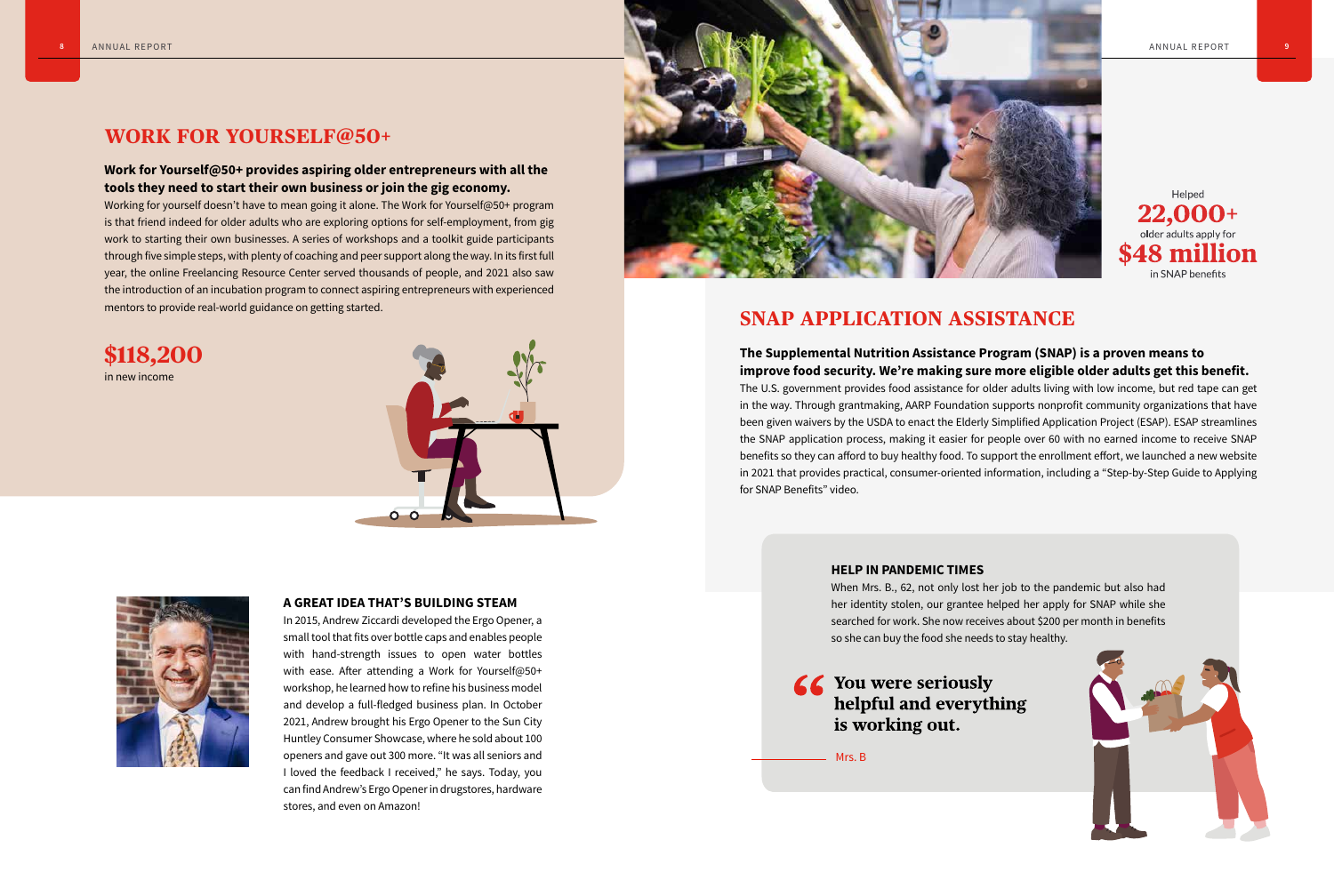**The AARP Foundation Litigation (AFL) team advocates for systemic change in federal and state courts nationwide to advance the legal rights and interests of people over 50.**

Helping to create a more just society often calls for legal action. Through direct representation of clients and by filing "friend of the court" amicus briefs, AARP Foundation attorneys protect the rights of older adults in cases covering a range of issues, from age discrimination in the workplace and housing to long-term care, consumer protection, and retirement benefits. The team garnered several important victories in 2021, improving older adults' access to health care, pensions, fair employment, quality nursing facility care, and more.







## **A FIERCE DEFENDER IN THE NATION'S COURTS**

#### **Protection From Elder Abuse**

Gloria Single was a victim of the practice known as resident dumping. After an illness that required hospitalization, her nursing facility refused to let her come back, separating her from her husband, Bill. They both died before they could be reunited, but AFL's victory in a lawsuit against the nursing facility should protect other residents from this illegal practice.

\$11.625 million in lost wages and benefits for older workers

Secured

Involved in 24 cases currently being litigated or

supported by amicus briefs



### **The Right to Live Independently**

More than 12 years ago, AARP Foundation attorneys filed a class action suit on behalf of nursing facility residents who were being denied the right to move back into their own communities with supportive care — a right under the Americans with Disabilities Act recognized by the Supreme Court. After procedural victories, the case went to trial in 2021, with a decision expected late in 2022. A win would protect the right of older adults and people with disabilities to live lives of their own choosing.



#### **Peace of Mind for Retirement**

AARP Foundation attorneys filed an amicus brief to support the protection of California's popular retirement savings program known as CalSavers. An appeals court rejected a challenge to this program, ensuring that more workers can save for retirement by requiring that employers with five or more employees offer access to the state-facilitated payroll deduction savings program.





## **Stricter Penalties for Nursing Facilities**

In 2021, AARP Foundation Litigation won two important victories in cases involving the Centers for Medicare and Medicaid Services. In one, the Department of Health and Human Services (HHS) restored an earlier provision imposing per-day, rather than per-incident, penalties on nursing facilities for violations, helping to protect residents from neglect and abuse; in the other, a judge struck down an HHS decision that approved Medicaid rate cuts for dental services in California.



### **A Victory for Mental Health Care**

After negotiations with parties represented by AARP Foundation attorneys, Kansas agreed to expand services and provide more community residential options for people living in Nursing Facilities for Mental Health. The agreement will enable people with mental health disabilities to avoid institutionalization and live in community-based, integrated settings — where they can more easily maintain social connections.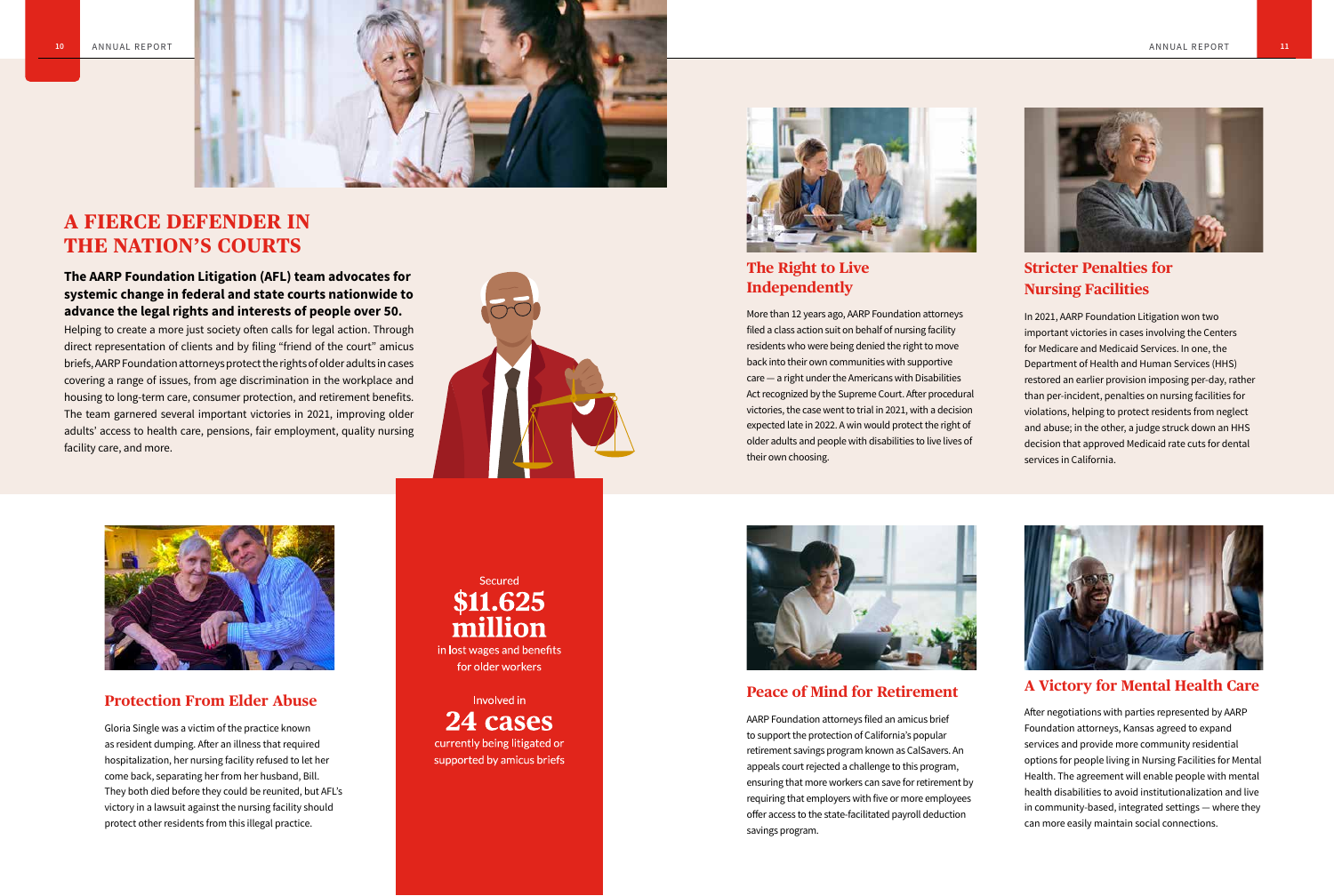#### **BOUNDED BY TRUST, NEED, AND CARING**

As a Tax-Aide volunteer for the last four years, Denise Morgan knows how important the program is.

## **"Most people are stunned, overwhelmed, and flummoxed by their tax returns. They are just grateful for the help,"** she says. When the

coronavirus pandemic hit, Denise and her fellow volunteers at Augusta Road UMC in South Carolina knew they had to make things work in the physically distanced environment.

And they did.



#### **A \$4,000 PUZZLE, SOLVED**

Alan Siegel likes solving puzzles — a skill he puts to use as a Tax-Aide volunteer in Torrance, California. One couple had had to pay a lot of tax the previous year, but Alan figured out that the professional tax preparer they'd used had made a mistake. Alan offered to file an amended return for them, and it turned out they were owed close to \$4,000.

## **"They were just floored. Very appreciative. We felt good that day."**



## **AARP FOUNDATION TAX-AIDE**

#### **AARP Foundation Tax-Aide continued to deliver throughout the pandemic with dedication and grit, serving more than a million taxpayers.**

Taxes are inevitable, but it's also a sure thing that AARP Foundation Tax-Aide is there to help low- to moderate-income older adults file their returns — and get the refunds and credits they deserve. Although in-person Tax-Aide service remained limited by COVID-19 restrictions last year, staff and volunteers continued to deliver a range of in-person and virtual tax preparation.

Nearly **\$700 million**  in federal refunds







#### **WHEN COMMUNITY MEETS COMMITMENT, EVERYBODY WINS**

Janelle Riedl's community depends on her. As a volunteer with AARP Foundation Tax-Aide in Prescott, Arizona, for 25 years (and 40 years in total!), she oversees a team of 62 volunteers who provide in-person and virtual tax preparation assistance, free of charge. "We have people who burst into tears when they find they get a refund that they weren't anticipating," Janelle says.

**"They'll come up and say, 'I can't tell you what this program means to me.'"**

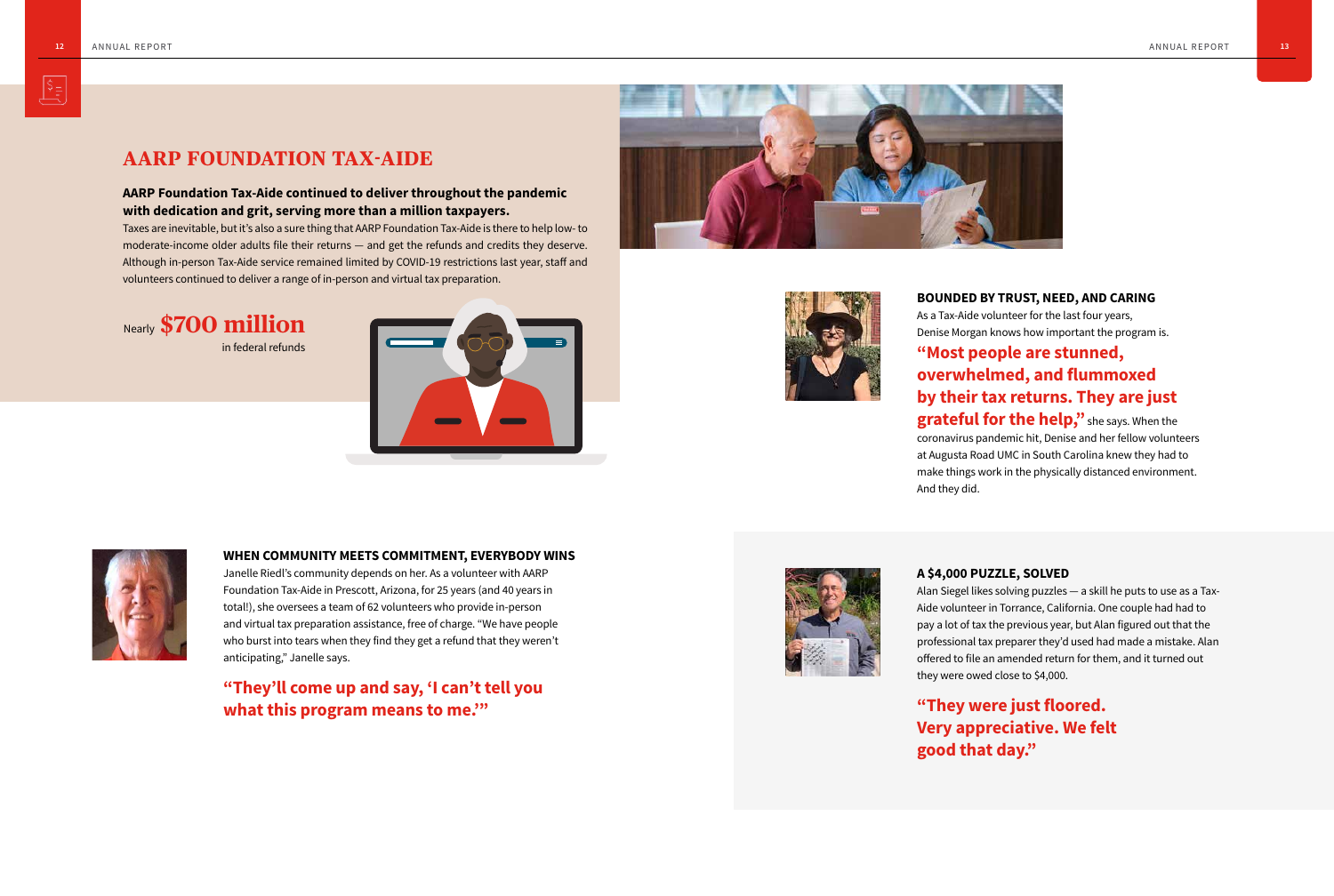## **AARP FOUNDATION PROPERTY TAX-AIDE**

#### **AARP Foundation Property Tax-Aide saved more than \$2 million for older adults in 13 states.**

Property taxes can sometimes mean the difference between keeping and losing your home. Property Tax-Aide helps older adults with low income take advantage of property tax refund and credit programs, saving them money and helping them stay in their homes longer. There are residential property tax refund and credit programs in nearly every state and the District of Columbia, and yet few people know about the programs — and those who do often struggle to get through the application process.

For a 62-year-old D.C. resident, the program was a lifeline during the coronavirus pandemic. "This will be used to straighten up my mortgage issues," the homeowner said after qualifying for a property tax credit. "I've fallen behind."



#### **IN RURAL NEW HAMPSHIRE, PROPERTY TAX-AIDE IS A WIN-WIN**

In rural Tuftonboro, New Hampshire, John Bolton and a fellow Property Tax-Aide volunteer do more than 100 property tax relief applications each season. Since 2019, they've returned anywhere from \$18,000 to \$22,000 a year in total to the people who qualify.

**"For a lot of people, it's a sigh of relief because they know that money is coming in."**

## **Connect2Affect helped older adults navigate another year of social distancing**

**and isolation with useful tips, articles, and other resources.**

Social connection is a lifeline, and losing it can leave us floundering. Even before the pandemic took hold, nearly 1 in 4 older adults suffered from the effects of social isolation and its related health risks. Critical services being shuttered and social supports eroding only added to the financial hardship and social isolation that people over 50, especially those with low income, already experience.

With support from United Health Foundation, AARP Foundation led an awareness campaign  $-$  Connect  $2$  – to ensure that older adults would have the services, resources, and supports they need, both in this current time of crisis and as we enter the long period of recovery.



## **Central to the campaign was the expansion of connect2affect.org**

to connect visitors with crucial information not just about social isolation, but also about rent and mortgage assistance, how to spot online scams, and volunteer opportunities. With this shift, connect2affect.org became a bridge to solutions for many aspects of an older adult's life.

## **CONNECT2AFFECT**



More than **415,000 people found resources**

for social connection, benefits, and more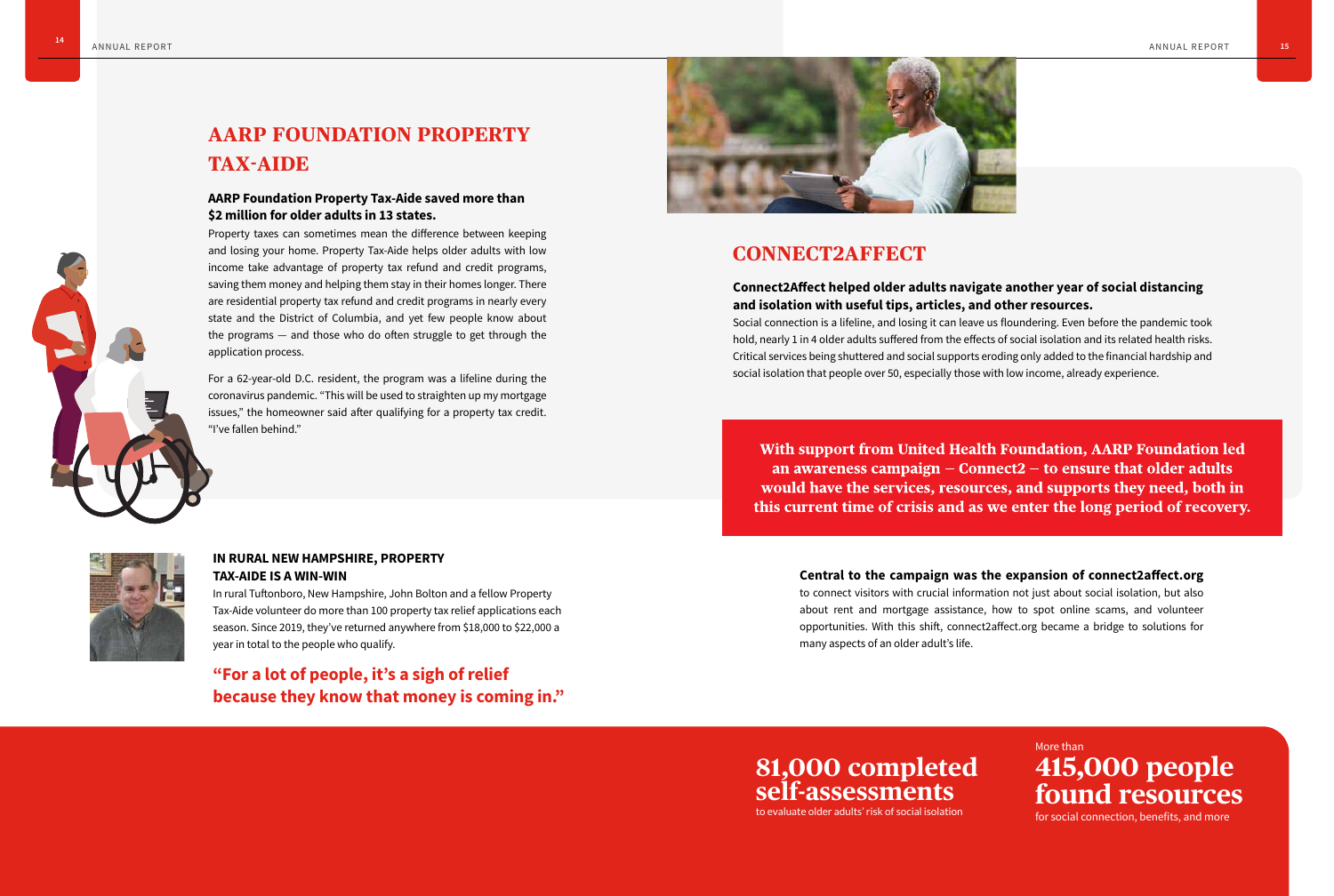#### **TUTORING CHILDREN SPEAKS TO THIS VOLUNTEER'S HEART**



Reading wasn't always a central part of Willie Jean Vance's life, but volunteering with Experience Corps has changed that. "When I was growing up, I wasn't encouraged to read. I have seen how reading is so important … without [it], you're very limited." Experience Corps places a special emphasis on serving diverse populations in highneed communities, which resonates with Willie Jean.

## **"You're helping society, number one. Number two, you're helping yourself."**



#### **THE CHALLENGES AND REWARDS OF TUTORING YOUNG READERS**

As a cancer survivor, Stan Young, an Experience Corps volunteer in Evansville, Indiana, is familiar with overcoming challenges. "When you run across someone who really needs the help — that's challenging," he says. "But when you see that student is willing to learn and get out of the box and get better and you're helping to build up their confidence, **it's a good feeling. I'll be doing this as long as I'm able to do it."**



## **AARP FOUNDATION EXPERIENCE CORPS**

#### **Our dedicated Experience Corps volunteers helped more than 2,000 students become better readers.**

Few of us remember the thrill of learning how to read, but we all know the joy it can bring. Experience Corps volunteers get to experience that thrill and joy right alongside young learners. When the pandemic caused schools to close, Experience Corps pivoted from in-person tutoring to virtual tutoring for the 2020–2021 school year, ensuring program continuity for students who need it most while preserving the health and safety of our volunteers. Virtual tutoring continues to be a crucial tool for reducing educational disparities and helping children overcome reading opportunity gaps, while helping older adults gain digital skills and maintain critical connections to their communities.

Nearly **70,000 hours**  devoted by volunteers to provide students with sustained one-to-one virtual tutoring





#### **THE PANDEMIC REVEALS THE RESILIENCE OF YOUNG STUDENTS AND OLDER VOLUNTEERS**

After retiring from the fire department, Robert Rouse knew he wanted to volunteer to teach students to read. He joined Experience Corps in 2013, and became a regional coordinator when the pandemic pushed the program online. "What we have found through the process of working virtually is how resilient our older adults are," Robert says. And he's been surprised to see how the students have opened up to their tutors, even through the screen.

**"Even though the session is only 30 minutes, it has the potential to do so much."** 



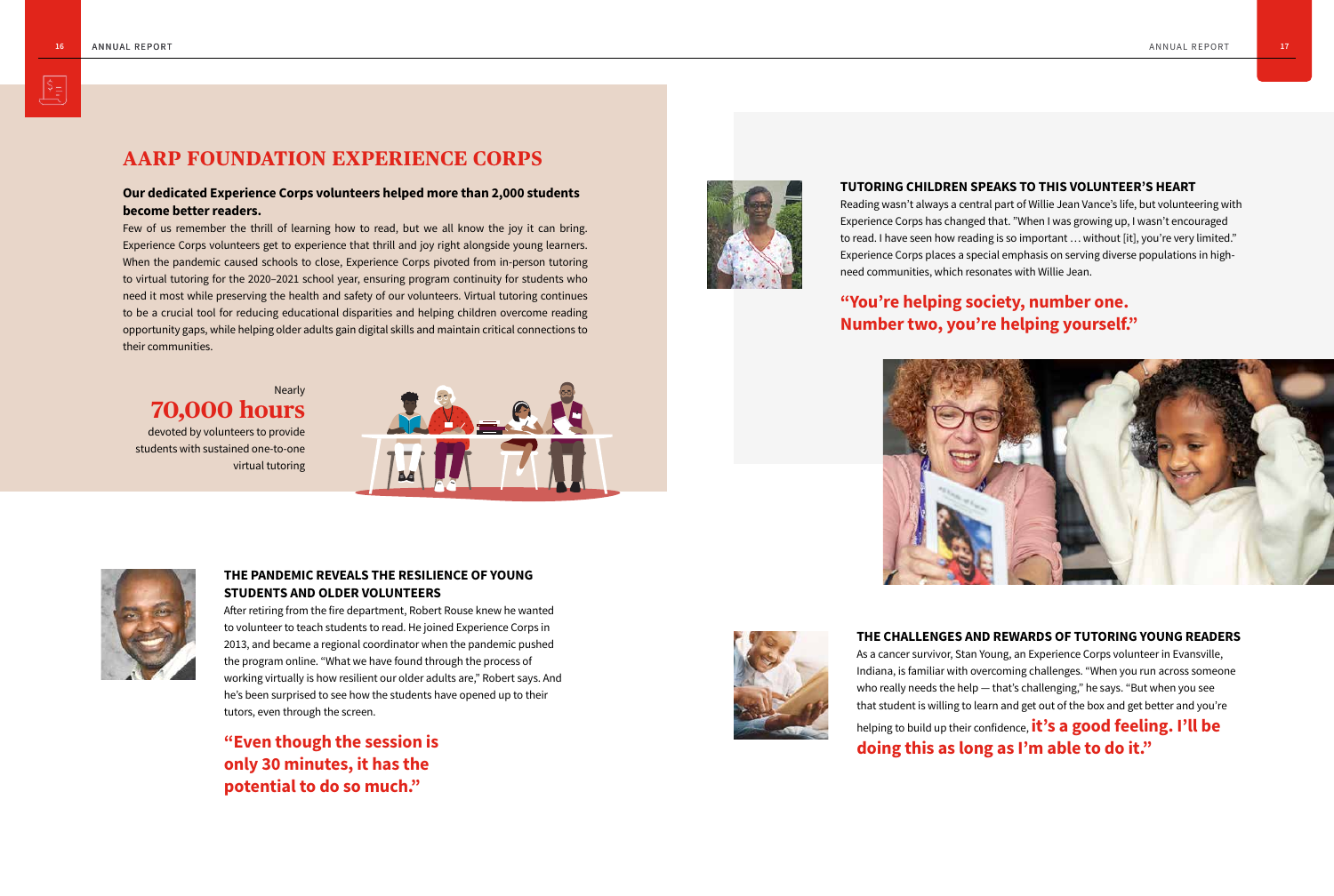

#### **AARP Foundation awarded grants to provide much needed help to older adults devastated by natural disasters.**

Through grantmaking, we're able to touch even more lives in communities across the country. As natural disasters swept across the country in 2021, causing catastrophic devastation, AARP Foundation provided support to the hardest-hit communities and families through grants to local organizations. We launched two disaster relief campaigns to address the needs of older adults affected by Hurricane Ida and the Haiti earthquake. Disaster relief grants funded through our donors provided immediate and longer-term support to help affected older adults repair their homes, access legal advocacy, and obtain financial support.

## **SERVICE THROUGH GRANTMAKING**

On average, **\$278 per month** saved by older adults



One of our grantees, Louisiana-based SBP, supported hundreds of individuals and families who had been affected by Hurricane Ida. They and their volunteers mucked and gutted homes, treated homes for mold, and trained survivors in the recovery process and how to navigate FEMA relief applications.



in grants to organizations in five states and Haiti to support the recovery of thousands of older adults and their families

## **STUDENT LOAN REPAYMENT HELP**

#### **A new student loan repayment tool helped older adults with low income reduce their monthly payments by a total of \$2 million in just five months.**

Student loan debt can be a lingering burden for many older adults. In July 2021, we launched the Savi Student Loan Repayment Tool, which helps older adults who are living with low income manage their student loan debt. The tool connects eligible older adults with a free app that enables them to review and enroll in student loan repayment plans that are based on their income rather than their level of debt and that may even lead to loan forgiveness.

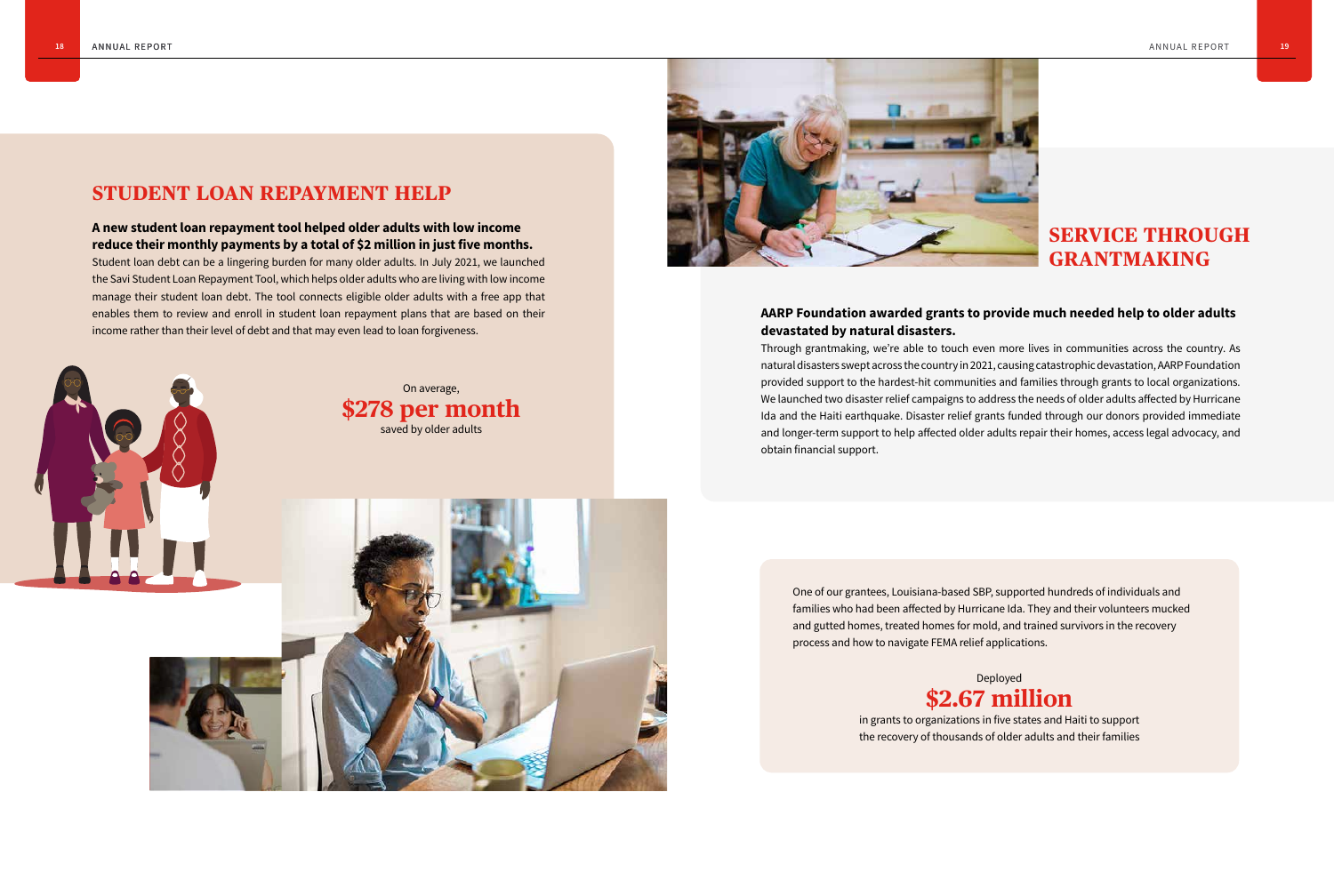

| AmeriCorps                                           | Mi                   |
|------------------------------------------------------|----------------------|
| Arizona Department of Economic<br>Security           | Na<br>Ag             |
| AT&T Inc.                                            | ΝI                   |
| <b>Bank of America Charitable</b><br>Foundation      | N٥<br>N <sub>0</sub> |
| Barclays Bank Delaware                               | Ac                   |
| The California Wellness Foundation                   | Ol                   |
| Chase Bank USA, N.A.                                 | Pe                   |
| Consumer Cellular, Inc.                              | Ra                   |
| <b>Consumer Technology Association</b><br>Foundation | Ro                   |
| Easterseals                                          | S(                   |
| Family League of Baltimore                           | St                   |
| <b>Finnegan Family Foundation</b>                    | $S\lambda$           |
| Florida Department of Elder Affairs                  | Te                   |
| Google.org                                           | Ti<br>T-             |
| Government of the District of<br>Columbia            | Tr                   |
| Internal Revenue Service                             | Uı                   |
| Iowa Department of Administrative<br><b>Services</b> | Uı                   |
| Lenfest Foundation                                   | Uı                   |
| The Lewin Group, Inc.                                | Uı                   |
|                                                      | W                    |
| Maine Health Access Foundation                       |                      |
| McMaster-Carr Supply Company                         |                      |

- Missouri State Government
- National Caucus & Center on Black ging, Inc.
- **IEW Solutions**
- Iew York Life Insurance Company
- Iorth Carolina Division of Aging and Adult Services
- Oklahoma State Government
- Pennsylvania Department of Aging
- alph C. Wilson, Jr. Foundation
- obert Wood Johnson Foundation
- **CAN Foundation**
- teans Family Foundation
- YPartners
- Texas Workforce Commission
- ides Foundation
- -Mobile USA, Inc.
- rueCar, Inc.
- United States Department of Justice
- United States Department of Labor
- UnitedHealthcare
- University of Southern California
- Washington State Government

## **Thank You**

Thank you for believing in AARP Foundation's mission and our work to end senior poverty. Your generous support in 2021 is helping to ensure that vulnerable older adults can secure the essentials.

## **Corporate and Institutional Supporters**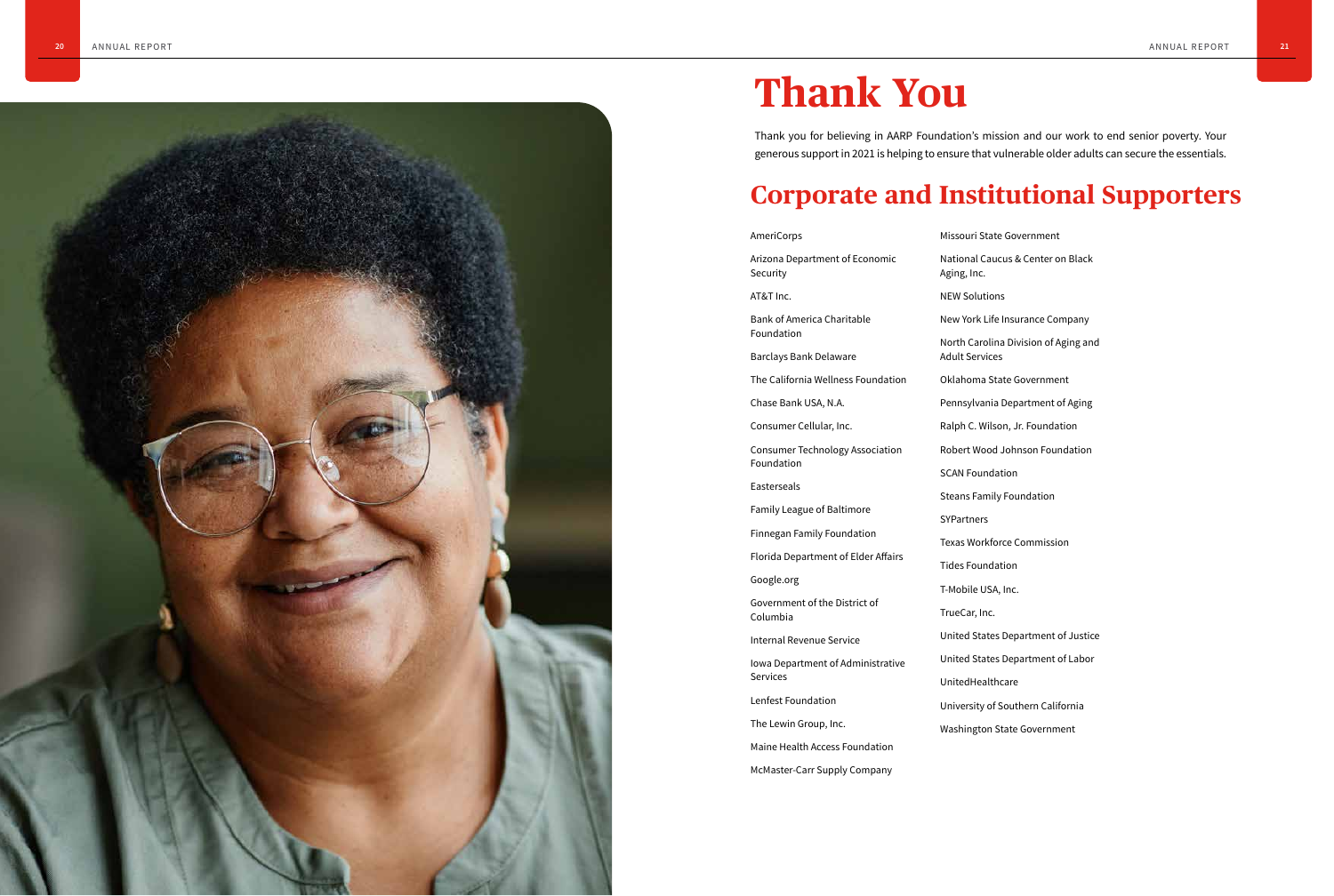#### **\*DENOTES DECEASED DONOR**

#### **VISIONARY (\$25,000+)**

Peter Bosshard Alex Carobus Marge Funicello Kevin Hui Elsbeth Kirkpatrick John Rakoske David Sharpe Erika Strunk

#### **GUARDIAN (\$15,000-\$24,999)**

Anonymous (1) Betty Alvares Sarane Bowen Annette Franqui & Seth Werner Jeanne Hoch Victoria Milam In Memory of Beverly M. Talley & In Honor of Sharman Greber Raymond & Ursula Wolfe

#### **CHAMPION (\$10,000-\$14,999)**

Anonymous (1) Arthur Christian Mary Frahm Ralph Haines Kristine Harris Bob & Sian Harris Carol Hjorth Barnell Howe Jo Ann Jenkins Lloyd E. & Juanita Johnson D. Alan Kendall Donna King Barbara Lindstrom Diane D. Miller Paolo Narciso Hiro & Punam Nirmalani C. Noall Elizabeth B. Robinson Lisa Marsh Ryerson Doris Salati Libby Sartain The Todd and Stephanie Schnick Foundation Lois Seigel

Jackie & Glenn Tilton Vincent Michael Royetta Wallace Susan Werth & Bernard Silver Robert Wilusz

#### **LEADER (\$5,000-\$9,999)**

Anonymous ( 5)

Peggy Beckman Bob Blancato Shirley Brandt Joan Budden Anthony John Burnell Barbara Byrne Fe Y. Calixterio Janis Calton Stuart Christenfeld Terry & Sarah Clark Charitable Fund Joseph & Emily Coughlin Zelda Curtiss Martin P. Dana Thomas Daw & Ann Giragosian Daw Kristen Dawson Cathy Disch Gregory & Avis Dyson Katherine Erlick Burton Field Bob Fox and Andrea Mintz Virginia Fulton Judyth Gaddie Cipriano Garza Sandra Godin William Goings Howard Goldberg Franklin & Jenny Guerrero Kathleen Hansen Martha & Richard Hayes Dodd Horan Betty Hudson George Kandle Tziporah Kasachkoff Robert Knauss Ralph E. Koldinger Dr. Matthew Krecic Ruby Law Jane Lesser George Liao

Andrea Lindsay Janet Malcolm Nancy Miller Shirley Myers Sharon Nichols Anne Peterson Dan & Lisa Phelan Julio Portalatin Kollivakkam Raghavan Donna M. Rand Ernest Robertson Ritta Rosenberg Dennis Rosenthal Marilyn & Skip Rosskam Pamela Schmitz Donald G. Smith, Jr. Rev. Judy Bradford Smith Ilona Stadtfeld John Stanturf Mr. & Mrs. Seymour Y. Sternberg Ellen Taaffe William Vukowich Sharon Waterous Starr Wheeler Beth & David Whitehead Patricia Wild Mary Wilens Ted & Pam Woehrle Kenneth R. Wright

#### **ALLY (\$2,500-\$4,999)**

Anonymous (6) David M. Adame David T. Albee Tara Isa Koslov & William Alvarado Rivera John Andersen Rosalyn Anderson Anne Aoki The Honorable Patricia Banks Marlene Barrows Barbara Bauer Richard Brelsford Virginia Brey Lorrin Brown Dori Brown Eileen Burton

Robert Campbell Robbie Carlton Michael Cesario Gerald Clark Emily Clayton Albert Coralluzzo Jacques Craig William J. Crain Arnold Crelier Charline Dave Steven DelVecchio John T. Doyle Curt Eakin K. James Ehlen, M.D. Susan Fernald Gail Fike Larry Fox Eberhard Gerlach Joseph Glade Joan Granlund Janet Hardy Betty Harris Barbara Heggie Marilyn Hessel Susan Heyman Karyn Honigsfeld John Jacob Michael J. Jeffrey Hilma Jenus Joe Jenus Edna Kane-Williams Anup Khattar David Kimmel Sharon Kirkwood Eugene & Joan Klaasmeyer Richard Klein James Knight, Sr. Philip S. Kramer David & Camiille Kundert Kenneth Kwidzinski Neal Lane Nancy LeaMond Peggy A. Lentz Helaine Lerner Rebecca & Ralph Littreal Stanley Lou Carole Lovinger Marc McDonald & Katrina Foelsche Karen & Brad Mercer Keith Miller Jay Miller Margaret Miller Frank Miner

Meryl Moran Bette J. Munderloh Mark Murray Masao Nakaiye Shannon Nelson Earl Nevels Richard Newcomer Rae & Joseph Ott Margaret Pabustan Gerald & Judith Parmenter Janis Paul John Payne Vickie Perkins Gloria Perucca Nikki Peters Cheryl Poulton Diane Pratt Monica Rak Nancy Reuscher Pauline Rippel Janice Rose Martin Ruple Maxine Roth Schweitzer Gwendolyn Seeliger Patricia D. Shannon & Bruce A. Peters Heather R. Sherman Joyce Shonkwiler Lawrence & Marie Shore Charles Small William & Janine Smith Julian Snell Christine Mandion-Splichal Wendi & Mark Swidler Denison Tempel Aurelio Topete Michael Trahan Sandra E. Ulsh Katrina Veerhusen Stephen Venute Judith Welch Kevin White Debra Whitman Marcia Williams & Gene Lucero Jean Wilson Roma Wittcoff Fred & Kathy Zanoff Mary Zinn **SUPPORTER (\$1,000-\$2,499)** Anonymous (29)

Burney Acoff John S. & Kathleen Agnew Alice Akan

Donna Albert Wendy Albrecht Gail & Robert Aldrich Andrea Alexander Nancy Allchin Karen Allen Shari Altheimer Sara Anderson Phylhs Anderson Danny Annon Max Appel Jerry Armstrong Ersen Arseven Decarli Arthur Leo Asen Lawrence Axelrod Richard Bailey Diana Bailey Ancil Baird, Jr. Susan Baker Malcolm Balfour Helene Banks Barry Barbash Edward Basaraba Gerry Basista James Beach Kathy Beasley John Beatty Douglas Bechard, M.D. David Becker Susan Bell Edwin Benson Lloyd Benson Marla Beougher Robert Berg Stephanie Bess Judith Bezark Virginia Biedron Hilda Birney Nancy Black Elanor Blake Robertj Blum Philip Blythe Arnold Bojorquez Robert Boland Robert Bolton Marilyn Borton John Bosso Beatrice Botch Denise Boucher Robert Bowling Seetha Boyadati Randall Bradley

## **Opportunity Builders**

The AARP Foundation Opportunity Builders are generous and committed leaders to our vision and mission. These donors power the work we do with their annual gifts of \$1,000 or more. These philanthropic gifts from our donors allow us to resource our ambition to serve as a force for change on the most serious issues faced by vulnerable seniors living in poverty. We thank the following individuals for their generosity and support of AARP Foundation.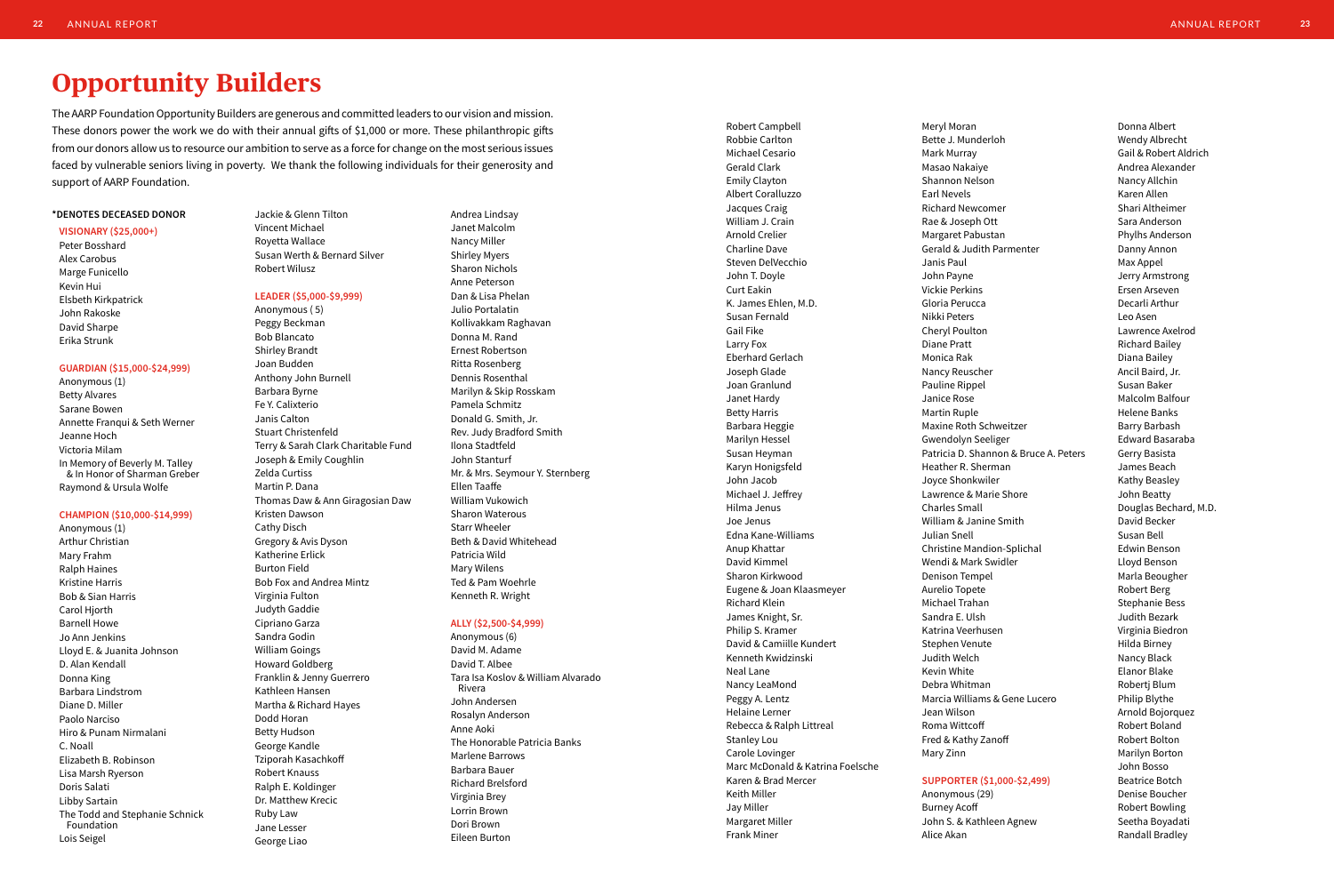Ed Bradstreet Roy M. Bramm, Jr. Gisela Branch Carol Bratt Sheila & Jonathan Breslaw Elizabeth Brewer Terence Brinkman Richard Broughton Edward Bruno Joel & Shelby Brunt Olive Bryan Ernest Buchanan W. M. Buchanan Sherry Buchanan John Buckwalter James Burch \*William Burdick Kathleen Burke Linda Burnes Bolton Barbara Byars Peggy Bykowsky & Martin Lantz Richard Cabangcla Linda Cabrera David Calabotta Carlos Camargo Roberta Campbell John Campbell Helen Canevari John Capotosto Toni Caragozian Elaine Cardinale Herbert & Ann Carlson James Carpenter Mark Carrasco Richard Carruth William D. Carter Eric Carter Judy Carter Erin Casey Eileen Castolene Al Castrucci Marylyn Chambreau Leona Chanin Solomon Chavez Michael Cheng Charles & Dolores Cheron Benson & Janet Chin Kenneth & Barbara Chlada Brad Christenson Louis Chu Donald H. Chung Carlton Clark Kelly Clark Lee Clark & David Watson Robert Clayton Starr Clifton

Jay Cline Bobby Coates Fred & Theresa Colby Byron & Joyce Cole Ann Confer Mary C. Conley Leslie Cook Gary Cooper Margot James Copeland Stephen Cordill Adeline Costello James Cotting Helen Couclelis Ida Coulter William Covington Anne Craig Susan Crowe Jeanne Crowe Thomas Crowell Nancy Cunha Devin Cunningham James Currans Gretchen M. Dahlen & Greg Thelen Jeffrey & Susan Dailey Nahed Dajani Richard Dana Elsie Dascoli Gary & Denise David James Davidson Marsha Davis Paul Davis Carol Davison Lloyd R. & Caroline De Llamas James Defreese Cynthia & Phil Deland Robert Delich Raymond DeLille Philip Dennis Stephen & Nola Deutsch Mr. Raymond DeVoe, LTC (USA Retired) Leo Dicarlo Roberta Dimarzo Jon Doellstedt Ken Doney Kay Doss Douglas Drucker Harriet Druskin W. Duffy Laura Dupuy & Oren Hopkins KM Durbak Don Durham Mary Jo Eagen Lawrence Ebersold Martin Eckstein Greg Econn

Susan Edelman Bill Edge Mary Edwards Maureen Egen Katherine Egolf Richard Ekman Elizabeth Ellard Alan Ellinwood Liz Ellis Leonard England Kenneth Ennor Edanna Ericson Julius Erlenbach Norma Esherick Jose Espinoza Willy Evans Alexa Fair Richard Faria Larry Feldcamp James Feldick Gloria Feliciano Michael Festa Catherine Fiddes Timothy Finholm, Sr. Dorothy Fitsgerald Michael Fitzgerald Harry Flasher Catherine Fleischner Dean Flint Gloriette Fong Bruce Fortune Russell Foszcz Reuler-Lewin Foundation Veronica Fountain Alan Fowler Marcella Fox Donald F. Frank Barbara Frank Nedra Funk Robert Furman Emily Galloway Giby Garnier Marci Garrison Maryse Gartner Joshua Garvin Norman W. Gautreau John Giatzis James Gielty Grey Glover Brian & Veronica Glynn Paul Goldstein Geraldo Gomes Finis Goodwin Kellie Gowdy Donald Greenberg Byron Gregory

Sandra Greifenstein Beverly Griesert Allen W. Griesert Chet Groseclose Woolf P. Gross Beth Grove Alexandrina Guadeloupe Christine Gummere Sue Gunnison Marta Guzman Charles Gwinn Changiz Alex Habibvand David Hackathorn Victoria Hall James Hall Bruce Hall Karen Halvorsen Paul Hamer Ann Hammer Benjamin Hammett Edward Hancock Robert Hannus Mary Hansen Carolyn Hanson Richard Hardy Clayton Harper Jim Harre & Kristine Harriger Malloy Harris Abdul Hassan & Rina K. Dajani Lisa Hastings D. Haverstick Eugene Hawkins Mel Hawthorne Dean Hayden Thomas Hayes Caroline Haynes Rebecca Hays George Hazelton Steven Healey Janet Heffner Florence Hein Mark & Kathleen Helge Steven & Marilyn Hendrickson Donnie Henley Dianne Henson Mary Herin Harry Herr William Herrin Allene Hill Susan Hjerpe Elinor & Wayne Hoffman Clarence Holland Robert & Irene Holly Richard & Annette Horvath Bari Hoskins Laurie Houseknecht

William Howe Virginia Huey Richard Hughes Nancy Hult Ganis Mary Hunkeler Laura & Bradley Hunt Jean Hurley Robert Husby Leroy Hushak Nancy Ickes Eugene Ignatowski Lynn Innerhofer Felicitie Ip K. Irwin Lisa Isaac Jesse Jackson Norman Jacques Bob Jukubiak Peter Jarosewycz Ben Jefferson Glen Jennings Ava Jensen David Jesionowski Jane Jesus Freda S. Johnson Mary Johnson Aaron Johnson Elden Johnson Carl Jones Paul W. Jones Tobi Jones Sandra Juarez Judy Judd Reema Jweied-Guegel Ronald Kahn Susan Kaiser Henry Kao Merrill Kashiwabara J. Kasper David K. Katz J. Keith Michael Keller & Pamela Sousa Robert Keller Mark Kellerman Jean Kelley Albert Kelly \*Timothy M. Kelly Mary Kempf Daryl Kenison Lawrence Kennedy Ardith Kenny Robert Kenny Edward Kent Larry Kerr Judith Kese Lucille Kesilman

Ann Kessler Curt Kiessig William W. King Barbara Kinney Dale Kipp William & Victoria J. Klinchock David Kocher Wilfred & Pauline Koelzer Sonja Koenig Janet Kolb Florence Krause Diane Krum David Kufner Miodrag Kukrika Richard Kulp Roberta Kurtz Jeannette La Bombard Suzanne LaFollette-Black Elliot Lainof Tillie Laird Wayne Laitala A. Lalain James B. Lam, M.D. Paul Lamoree Mary Land Loren Land Judy Landeck Sharon Landwehr Nancy Larson William Lathers Karen Lea Gregory Leahy Marie Ledgerwood Foong Lee Stephen Lee Carey Leimbach \*Leonard Len Louise Lentz Ronald E. Leone Helena Lesher Wilbur Lewellen Marjorie Lewis James Lewis Kwong Li Nancy Liebschutz Gordon Linn Daniel Lips FengJung Lo Robert Longway Janet Looney Antonio Lopez Darryl Lovett Janet Lowrey Barbara Lucks Philip Lumb Julia Lundstrom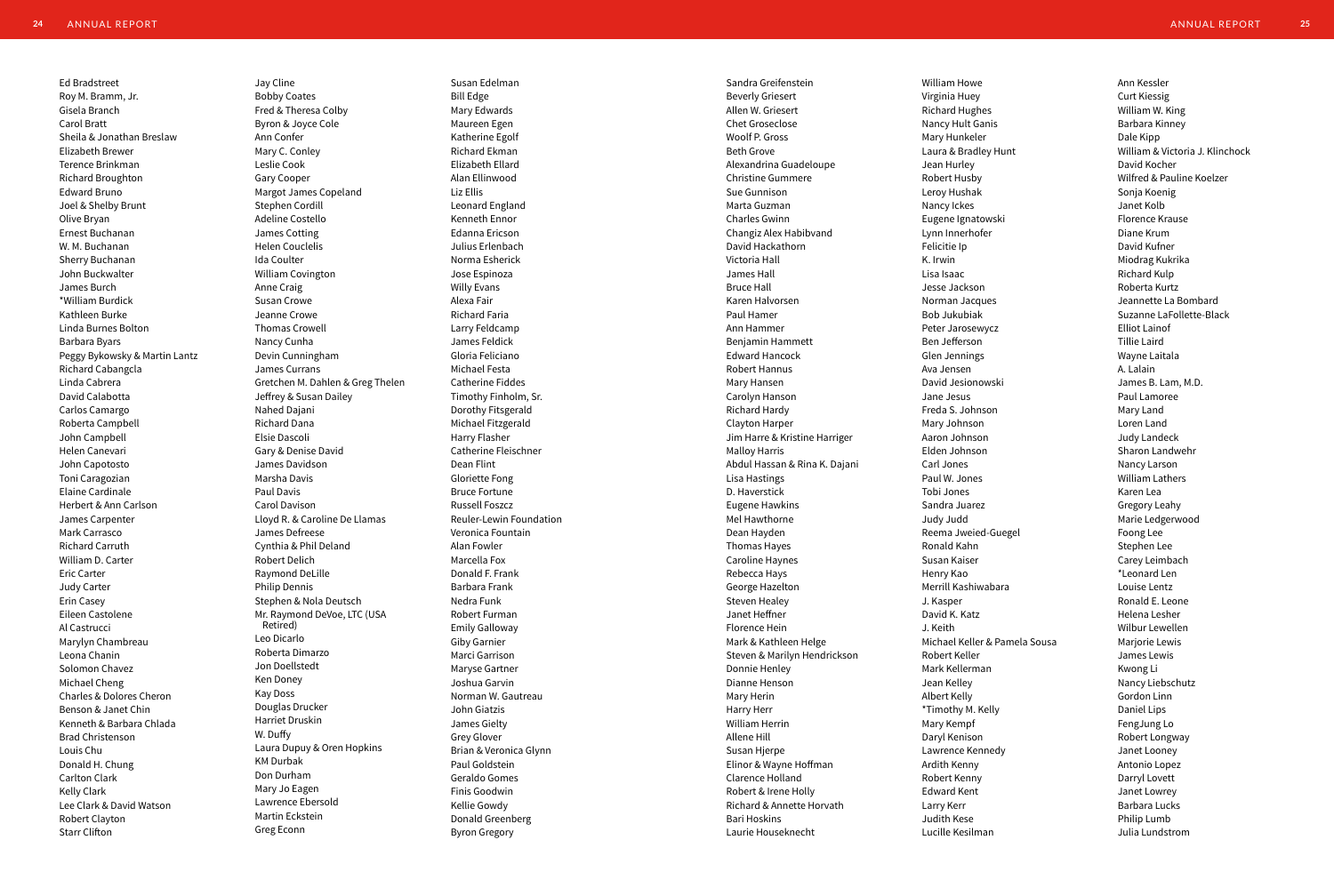Grant Lupher Ms. Patricia Lynch Stewart MacAulay Coral Mack Gregory & Anna Mackenzie Dianna Maier Armando Maldonado Katherine Mance Andrea Maneschi David Mann Barbara Marchello Patricia Markowski Connie Marler Mary Marques Marcia Marshall George Martin Armando Martinez Terrylynne Marx Mei-Ling Mason Melvin K. Matsui Carol Maxon Debra May Edward McAllister Johnnie McBride Maureen McCarthy Melvin McClelland Robert McClelland Randy McHenry Mrs. G. McMillan Ernest McNabb Claudia McNamee Daksha Mehta Robert Meissner John Meloney Damian Menscher Jim Messano Frank Metzger Jimmy Meyer Joel Michaelsen Judith Miller Don & Claire Mittelstaedt Julius Mondragon Harley & Judith Monson Ernesto Montalvo Nathaniel Moore Robert Morris Nancy Morris James Morrison Carlos & Deborah Morrison Edward Morrison Betty Mueller Edith Multop Mary Murphy Michael Murray William Myers Neil Myntti

David Nelson Cassandra Newkirk Gregory Nieto Jerry Niiyama Joseph Nissiotis Tim Nobuhara Robert Nocek Daniel Norton Merrill Oaks August Ochabauer Paul O'Connor Susan Oka Francis O'Malley Timothy Omstead Charles & Joyce E. Onufer John Osteen Eliot Ostrow Donna Owen Fides Pacheco Carolyn & Charles Paine Nell Painter & Glenn Shafer Jessica Palmer Ruth Pannell Errol Panton Michael Pargee Nicholas Parks Greta Parr Randolph Paschke Beverly Pastorino Arvind Patel Govindbhai Patel Diane Paul Connie Pavatte Jennifer Peed Yvette Pena John Penn Jane Phillips Allen Phillips John Pickett Willie Pindle Marianne Piotrowski Keith Pippard Daniel R. & Caroline Pisani Carlos Pisano Marilyn & Stephen M. Pizer Jack Podoll Norman Poitevin Joseph Pokorny John Polk Ann Poll Yvonne Pollack Lester Poretsky James Potter Marjorie Powell John & Margaret Prange Donald Putning

\*Metta Quabeck John C. Quist Theresa M. Rabel Raymond Raber Howard Raff Barbara Rageis Gene F. & Louise Rahll Renee Rainey Amjad Rashid Britta Rasmussen Hal Ray \*James H. Redding Rich & Colleen Rein Patricia Reino Howard Reynolds John Rhicard David Rice A. W. Ridenour Jean Rieden Steve Risner Toby Ritter Susan Ritter Cassandra Rivers Marvin Roberts Leonard Roberts Lawrence Robertson Miguel Robledo Andrew Rodriguez Jeff Rogers Sharon Rose Frederick Rosenbauer Ellen Rosenbaum Sue Rosenbaum Kathleen P. Rosowski Paul Rothman Angelica Rozborski Nancy Rudolph Estelle Ruiz Linda Rush Bobbie Russell Tom Russell Donald E Ryan John Ryan Paul Sack Ian Sack Joseph A. Salgado Sharon Sanchez Robert B. Sanders Mary Sandholt Janet Schaal Linda Schamber Robert Scher William Schildgen Richard Schindler Janet Schlaf Barbara Schmid

Amy Schmidt Fredrick Schmidtmann Kurt Schmoke Carla Schnell Anna Schnucker Kenneth Schob Robert Schrader Ruth Schriefer Katherine Schulze Jeffrey & Jackie Seeman Chandra Sekhar Lorraine Servis Judy Sevilles Donna Shafranek James Shahani Hemanth Shamanna Kate Sheeline Jen Sheen Gopalaiengar Sheshadri John Shinnick Daniel & Huisuk Shires Jay P. Schultz Clifford Silverstein Lea Simonds Bonnie Simons Lance Simpson Laura Sims James Sims Sher Singh Donald Sire Daniella Siroskey George Skillman Stanley Skinner Ronald Skroly Raymond Smith Russell Smith & David L. Butler Deloris Smith Herbert Smith Moonyean Smith Judith Smith David Smith Byron Snyder Jennifer Sorg Claudette Spalding & Ray Pinto Carl Spaulding Clarence E. Stanley Patricia Steele Steven Steinke Margaret & Richard Stelle Joan & James H. Stembridge Robert & Debra A. Stengel Daniel Stevens Frank Stock Ragnar Storm-Larsen Kenneth Stovall Richard Strauch

Larry Streicher Stephanie Strickland Cornelius Stripling Stella Strombolis John & Elizabeth A. Struthers Diane Stump Mark Stutman Patricia M. Sullivan Carol Sutterfield Ted Suyeyasu Calvin Swan Frederick Swann John Swinney Judy Tam Thanom Temiyasathit Juan Tenorio Gary Teune Susan & Spencer Tholstrup Hilaire Thomas Marva Thomas \*Ralph Thomas Isabelle Thompson John Thompson Nancy Tidd-Smith Gloria Tipton Judith Tisdale James M. Tkalec Kim Tobin Delouah Todd & Lorelle Farber Gordon Tom Stanley Tomono Mary Toomey Diane Torkelson Margaret Toro George Townsend Mary Trafford Robert Traynor Gloria Tressler Terry Trobec Irene Trowell-Harris Effie Tsigakos Joseph Tucciarone Daniel Turner Steven & Misty M. Turner Erica Ueland Jacqueline Underwood Thomas Uttormark Jeannie Uyeda Thomas A. Van Kathleen Vandemark Mary VanDevender Mark Vann Jose Velez Anthony Venticinque Louis Ventre Jesse Via

Beatrice Vicks Judith Vohland Karlene Wadleigh Mary Wais Marc Waldor Jessie Walker Albert Walker Ben Walker Wang May Ruthanne Wangerin William Warr, Jr. Emily Wasser \*Rives Webb Glen Weber Richard Weeks Gladys Wei Lee Lucille Werlinich Ruth West Deborah Whitesell Van & Gail R. Whitfield Rae Whitney Linda & Mark Wilford Clair Williams Leathia Williams Seth Wohlberg Marguerite Wolever Arnold Woods Carolyn Workman Randall Workman Pamela Wyder Tom & Gretchen Yager John Yntema Dana Young Betty Zanin Phil Zarlengo, Ph.D. Heywood Zeidman Joanne Zerby Frank Ziats Jacqueline Zwimer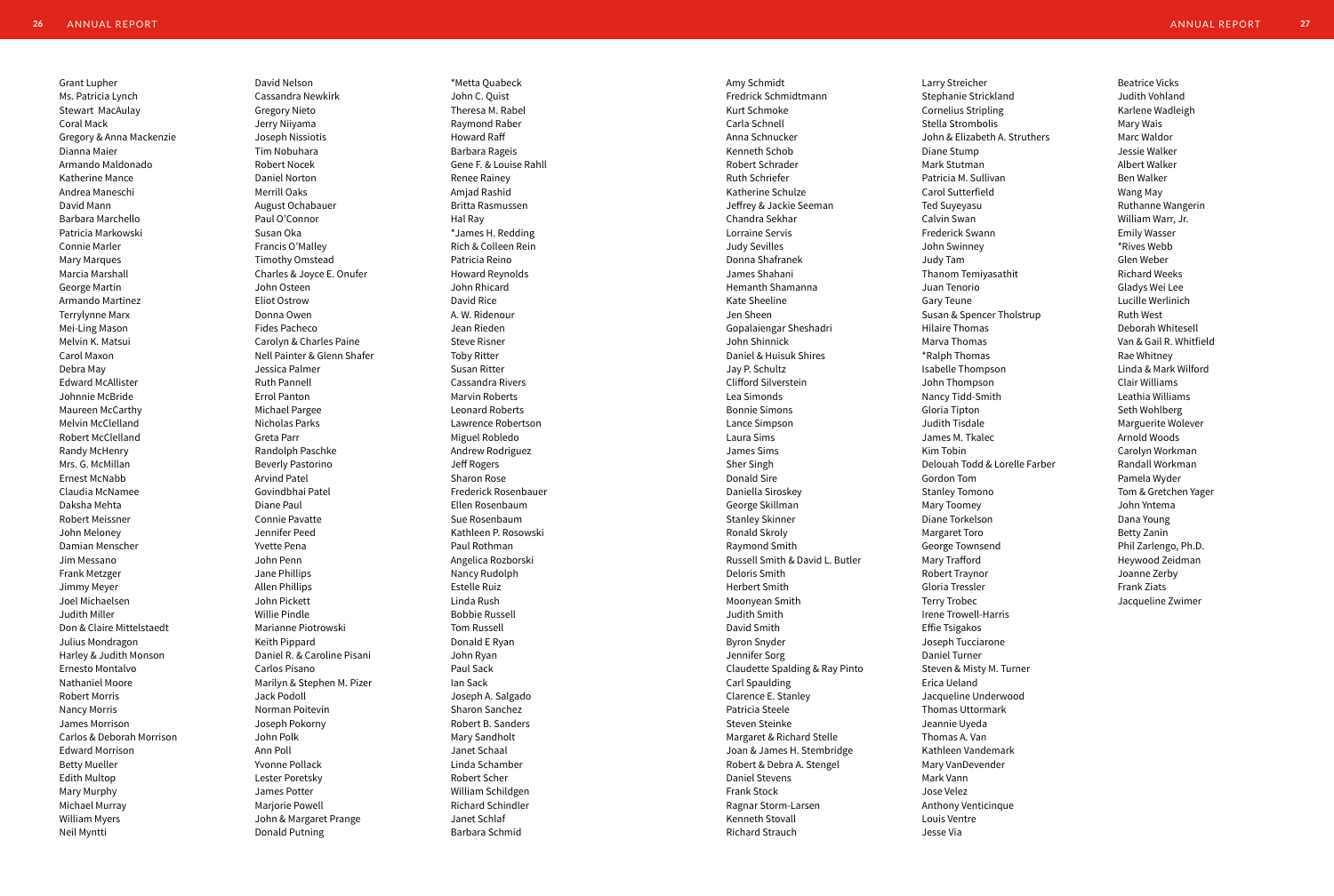### **\* DENOTES DECEASED DONOR** Anonymous (874) \*Ms. Alice E. Smith-Abaté \*The Henry Acad Trust David T. Albee \*The Estate of Lynda M. Albert Dale A. Arceneaux \*The Estate of Donald August Edgar E. Beck III \*The Joanne Bennett Trust Rosie M. Bethke Mr. and Mrs. Steven Borbely \*Janet Elaine Bowerman Trust Carmen C. Briggs Shelley Buckingham Marian Bukrinsky Kay Burch \*The Estate of Larry Claude Burgoon \*Leopoldo & Mary E. Buttinelli \*Bill & \*Barbara Camburn Jane D. Caminis \*Harryette J. Campbell Irrevocable Trust \*The Estate of Charles E. Chambers \*The Estate of Judy Theresa Charles Lorinda Cheng Arashiro Clara M. Chiu \*Marion Clement Col. James M. Compton Richard T. Corvetti \*John R. Crane

\*The Estate of Carmen L. Cruz Christine M. Cruz Mrs. Brigitte Curtis \*The Mary K. Cusack Trust \*Richard W. Custer \*Aila G. Dawe \*James R. & Alice Di Meolo Virginia D'Lamatter Eugene V. Doty D. Robert Drucker \*The Theophil Walter Dusek Trust \*Evelyn & \*George F. Eckhardt, Jr. \*Dixie Blackstone Eger Charitable Remainder Annuity Trust \*The Estate of Connie A. Esposito Fred J. Fahlen \*John C. & \*Genevieve Fairval \*H. Feidelberg \*Wilma S. Firsich \*The Fong Family Revocable Trust Stephen T. Franco \*The Estate of Fred C.N. Fredericks Mario G. Garcia \*Sid & \*Betty Garvais \*Barbara Joan Geist Trust \*Mr. & \*Mrs. Stuart B. Gerber \*Alice S. Gillisse Jo. M. Gledhill & \*Richard L. Bowman \*The Estate of Hope H. Glidden Myona L. Glover Lorraine Gnecco

P.K. Govind & Sally L. Luckenbach \*Deborah Gray Trust Sharman L. Greber Betty Lou Gross \*Carmen Gutierrez \*The Barbara S. Guttman Trust \*The Estate of Dorothy G. Hale \*Wayne O. Hall Robert & \*Lawanda Hanson \*Ethel G. Harris \*Hazel E. Hart \*Mrs. Ray J. Harvie Carol A. Henry Harriet M. Herb \*Alicia O. Hernandez \*Carolyn A. High Trust \*Forrest L. Hirst \*The Estate of Marjorie Hill Hoar Sharon Hodgson \*The Estate of Rolph S. Hofflund Linda Jo C. Hoholik \*Robert R. Holmes Ida M. Holtsinger Dulcy & Richard Hooper \*Steve Hornacek \*Mahon B. Hughes Kenneth & Sharon Ishida \*Myrtle T. Jackson Virginia E. Washington \*Lt. Col. Louis Janos, USA (Ret.)

## **AARP Foundation Legacy Society**

The AARP Foundation Legacy Society provides recognition to individuals who include AARP Foundation in their wills or living trusts; name the Foundation as a beneficiary of a retirement plan, commercial annuity, or life insurance plan; or make an irrevocable life income gift, such as a charitable gift annuity or charitable remainder trust.

These exceptional gifts perpetuate the legacy of caring established by AARP's founder, Dr. Ethel Percy Andrus, and allow us to serve as a force for change on the most serious issues faced by vulnerable seniors living in poverty.

The names listed below are those AARP Foundation Legacy Society members who have confirmed both their gift commitments and their willingness to have their names published. On behalf of AARP Foundation, thank you to those listed below.

\*Eric R. Jensen, Ph.D. \*The Alan C. Johnson Charitable Trust Larry Johnson Michael Jones \*The Estate of Adeline Kyoko Kano \*Norma Kershaw Tong Yong (Andrew) Keum Byung Ok Kim \*The Estate of Kenneth H. Kintopf Loretta Krause \*The Estate of Kenneth L. Ladd \*The Estate of Erling Lagerholm James B. Lam \*Maryon Patricia Lears \*June I. Lees \*The Estate of William Leidy \*The Dorothy E. Leithead Charitable Trust Judith Lender Emily Ellen Markgraf \*Janis Lewison \*Rev. Raymond A. Ley \*Miss Pat Ellen M. Lockhoff Thomas W. Lockhoff \*The Estate of Conrad L. Lohoefer \*Robert Luth Hugh & Marguerite MacDonald \*The Estate of Dorothy Jeanette Martin Manuel J. Sr. & Gloria E. Mathew \*The Estate of Marlene J. May \*Frederick R. and \*Virginia McCammon \*Hugh W. McCarron \*Sara C. McGahan \*Jennie R. Medlin \*Elizabeth Anne Meek \*The Estate of Alice J. Merrick \*The Estate of Mary M. Meurer Allen & \*Linda Minsky \*George Mitchell \*Alys Monitto James E. Moore \*The Estate of May Moore

Boyd J. Mudra \*The Estate of Barbara Mulholland William M. Myers, Jr. \*Eugene D. Nasatir Ruth Nolte Mr. Richard V. Olson & Mr. Larry J. Kramer Anthony & Shirley Onesto Leslie A. Palm \*The Estate of William Keith Parlour Margot Joy Patrick \*Joseph Pavone \*The Rose Penn Trust Ms. Carmen E. Perry Leon N. Phelps, Sr. Jeanne Phillips & Bill Pendergraft \*In Memory of Karl Herrick Elwyn Pinks \*Hernando Pinzon-Isaza Eleanor Pirozek \*Alfred A. Plonsky \*The Estate of Alfred W. Potter \*The Estate of Sandra Premrou Estate of Saundra Price \*The Estate of Helene M. Pritchard \*The Estate of Larry G. Rand \*Ed & \*Jeanette Ray Dennis Reis \*The Estate of Ronald Richardson \*Julie Robinson \*Frank & Maria Robinson \*Mrs. Helen P. Rogers \*F. Virginia Rohde \*The Estate of Andrew Romay \*Julia M. Ross Trust William Rowe Mary Ann Rumplasch \*Daniel & \*Audrey Schechter \*The Estate of Michael Schinagel Joseph R. Selby John A. Sena \*The Estate of Georgia B. Senior Barbara Service Sandy Service

Heather & Tim Sherman

\*The Estate of Joseph W. Showalter

\*The Estate of Doris C. Simmons \*Claiborne W. Skipworth \*The Estate of Ruth Belton Sloan \*The Estate of William O. Smedley Mary Stahl \*Morton Stanson \*The Estate of Edward Stein In memory of Mrs. Beatrice M. Stevens & Sadie R. Stevens Peggy P. Stevenson \*June R. Strachan \*Gerald Edward & \*Guyola Marie Stutzman Trust Thomas H. Stutzman \*Lloyd W. Sutherland Anthony Testagrose & Margaret Dau In Memory of Mr. & Mrs. Charlie Thomas, Jr. Patricia L. Tolbert Thomas Tomkiewicz \*The Estate of Amy Emiko Uyemura Susan Valletta \*The William H. Van Dusen, Jr. Trust Sharon R. Villano \*Alexander Volk \*The Louis A. Wagner Trust \*L. Robert and \*Elise Warn \*Joy Washington Probating Trust \*Cecel F. White \*The Hilda R. White Living Trust Beth & David Whitehead Dorothy Williams Huora L. Williams Marcia Williams & Gene Lucero \*The Estate of Sharon Elizabeth Wineholt \*Glenn H. Wing \*The Estate of Marillyn C. Zilius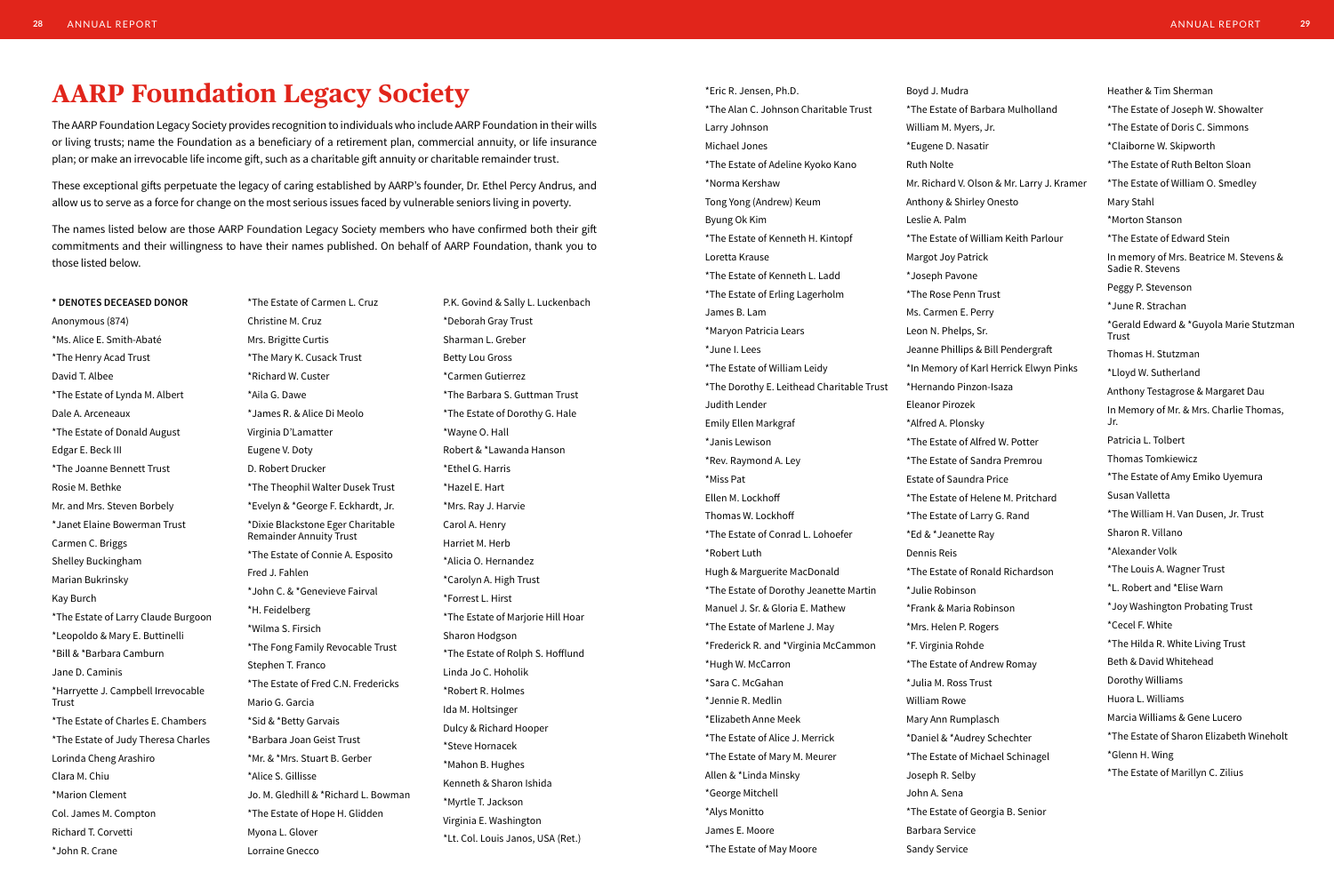#### **STATEMENTS OF FINANCIAL POSITION**

#### **FOR THE YEARS ENDED DECEMBER 31, 2021 AND DECEMBER 31, 2020 (IN THOUSANDS)**

| <b>ASSETS</b>                         | 2021    | 2020    |
|---------------------------------------|---------|---------|
| Cash and cash equivalents             | 12,118  | 6,595   |
| Contributions receivable, net         | 353     | 4,653   |
| Grants receivable                     | 10,328  | 10,344  |
| Prepaid expenses and other assets     | 1,017   | 1,674   |
| <b>Investments</b>                    | 656,865 | 587,745 |
| Charitable gift annuity investments   | 5,928   | 6,072   |
| Program-related investments, net      | 5,113   | 5,925   |
| Property and equipment, net           | 12,009  | 13,554  |
| <b>Total Assets</b>                   | 703,731 | 636,562 |
|                                       |         |         |
| <b>LIABILITIES</b>                    |         |         |
| Accounts payable and accrued expenses | 25,467  | 22,247  |
| Deferred revenue                      |         | 240     |
| Due to affiliates                     | 1,879   | 3,919   |
| Charitable gift annuities payable     | 3,319   | 3,264   |
| Bonds payable                         | 25,000  | 25,000  |
| <b>Total Liabilities</b>              | 55,665  | 54,670  |
|                                       |         |         |

|                  | 58,720  | 44,854  |  |
|------------------|---------|---------|--|
| owment           | 28,070  | 25,492  |  |
| reserves         | 64,256  | 60,500  |  |
| or restrictions: | 151,046 | 130,846 |  |
| ctions           | 497,020 | 451,046 |  |
|                  | 648,066 | 581,892 |  |
| ets              | 703,731 | 636,562 |  |
|                  |         |         |  |

**Net assets without donor restrictions:**  Undesignated Board-designated quasi-end Board-designated operating **Total net assets without don Net assets with donor restrictions Total Net Assets Total Liabilities and Net Asset** 

#### **LIABILITIES**

#### **NET ASSETS**

## **Financials**

This summary of financial information has been extracted from the AARP Foundation audited financial statements for the years ending December 31, 2021 and December 31, 2020, and on which an independent public accounting firm expressed an unmodified opinion.

## **2021 AARP Foundation Board of Directors**

Libby Sartain, Chair David Adame The Honorable Patricia Banks Robert Blancato Margot James Copeland Ann G. Daw Gregory J. Dyson Betty Hudson Diane D. Miller, Vice Chair Susan Werth

## **2021 AARP Foundation Executive Leadership**

Lisa Marsh Ryerson, President

Patricia D. Shannon, Chief Financial Officer and SVP, Strategy, Innovation, Evaluation, Finance, Grants, Operations, Technology and Research

Emily Allen, Senior Vice President, Foundation Programs

William Alvarado Rivera, Senior Vice President, Foundation Litigation

David Whitehead, Senior Vice President & Chief Development Officer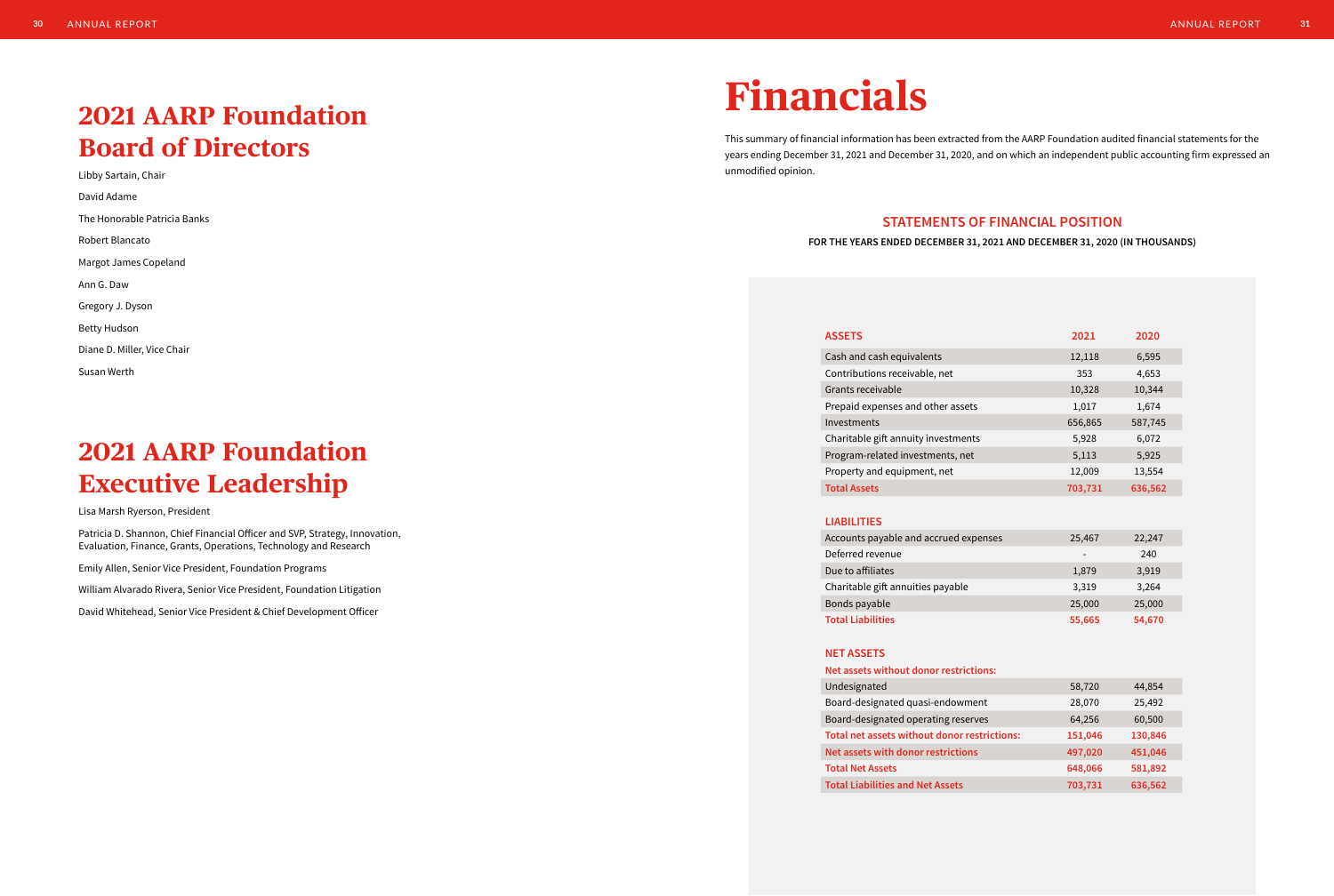#### **SOURCES AND USES OF FUNDS**

**AARP Foundation receives funding from multiple sources, including contributions, grants, and AARP. Almost eighty cents of every dollar the Foundation spends goes to our important programs and services to improve the quality of life for vulnerable older adults in communities across the country.** 

## **Revenue by Category**

## **Functional Expenses**

**IN-KIND CONTRIBUTIONS**



#### **INVESTMENT INCOME AND OTHER**





**AND GENERAL**







#### **STATEMENTS OF ACTIVITIES**

**FOR THE YEARS ENDING DECEMBER 31, 2021 AND DECEMBER 31, 2020 (IN THOUSANDS)**

| <b>OPERATING REVENUE</b>                    | 2021    | 2020    |
|---------------------------------------------|---------|---------|
| Grant revenue                               | 95,294  | 88,336  |
| Contributions                               | 65,833  | 78,537  |
| In-kind contributions                       | 49,158  | 37,910  |
| Investment income designated for operations | 22,027  | 18,056  |
| Other                                       | 2,065   | 674     |
| <b>Total Operating Revenue</b>              | 234,377 | 223,513 |

#### **EXPENSES**

#### **Program Services:**

| <b>Workforce Programs</b>     | 107,760 | 92,459  |
|-------------------------------|---------|---------|
| Tax and Credits Programs      | 16,430  | 14,426  |
| <b>Experience Corps</b>       | 11,631  | 11,627  |
| <b>Other Programs</b>         | 32,029  | 35,806  |
| Legal Advocacy                | 6,608   | 6,372   |
| <b>Total Program Services</b> | 174,458 | 160,690 |

#### **Supporting Services**

| Fundraising                                  | 28,328  | 26,207  |
|----------------------------------------------|---------|---------|
| Management and general                       | 22,366  | 21,869  |
| <b>Total Supporting Services</b>             | 50,694  | 48,076  |
| <b>Total Expenses</b>                        | 225,152 | 208,766 |
| <b>Changes in Net Assets from Operations</b> | 9,225   | 14,747  |

#### **OTHER CHANGES IN NET ASSETS**

| Investments (loss) return in excess of amounts<br>designated for operations | 57,137  | 33,125  |
|-----------------------------------------------------------------------------|---------|---------|
| Changes in value of charitable gift annuities                               | (188)   | (149)   |
| <b>Change in Net Assets</b>                                                 | 66,174  | 47,723  |
| Net Assets, Beginning of Year                                               | 581,892 | 534,169 |
| Net Assets, End of Year                                                     | 648,066 | 581,892 |